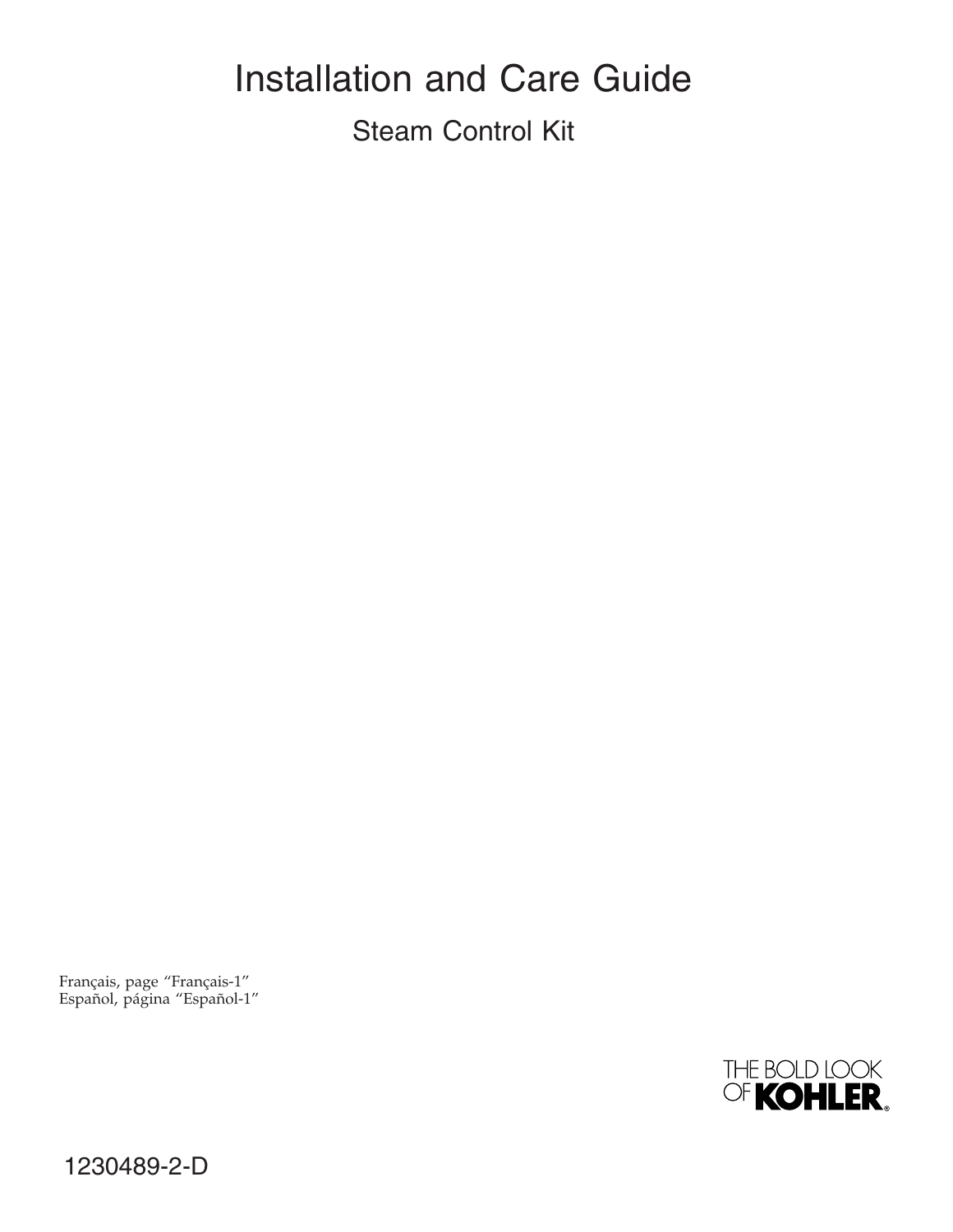

## **Before You Begin**

**CAUTION: Risk of electrocution.** Disconnect the electricity to the working area at the main breaker panel before performing these installation steps.

**CAUTION: Risk of allergic reaction.** Before adding any oils, aromatic therapies, or skin care products to the aromatherapy well, make sure they will not cause an allergic reaction to the user.

**NOTICE:** Use this unit only for its intended use as specified in this manual. **DO NOT** use attachments not recommended by Kohler Co.

- $\Box$  Inspect the product for any shipping damage. Do not install the unit if it is damaged. Contact Kohler Co. Customer Care Center using the information on the back of this guide.
- Follow all local plumbing and electrical codes. All electrical work should be done by a qualified electrician.
- $\Box$  Disconnect all power before making any electrical connections.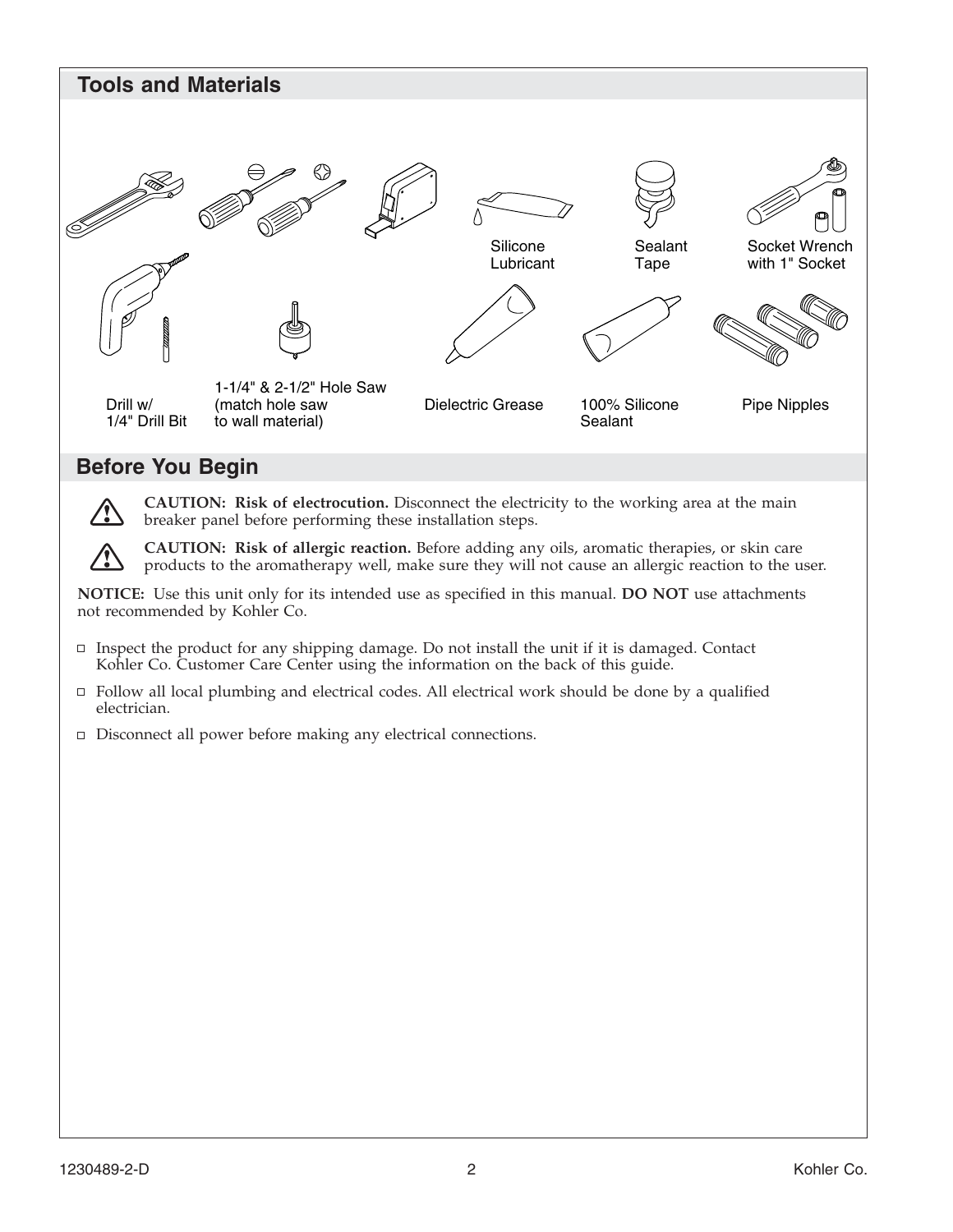

## **Layout Options**

## **1. Review the Layout**



**CAUTION: Risk of personal injury.** Do not install the Steam Control User Interface outside the steam enclosure. The User Interface must be installed within the enclosure to allow the sensors to regulate the temperature and control the flow of steam.



**CAUTION: Risk of scalding or burning.** Do not locate the steam head near a seat or bench, as the steam head is hot during operation and may scald or burn the user.

**NOTICE:** The user interface should be mounted on the wall opposite the steam head. The steam head must be located as far away from the seating area as possible.

**NOTICE:** Locate the steam head 6″ (152 mm) above the floor and a minimum of 4-1/2″ (114 mm) from the threshold.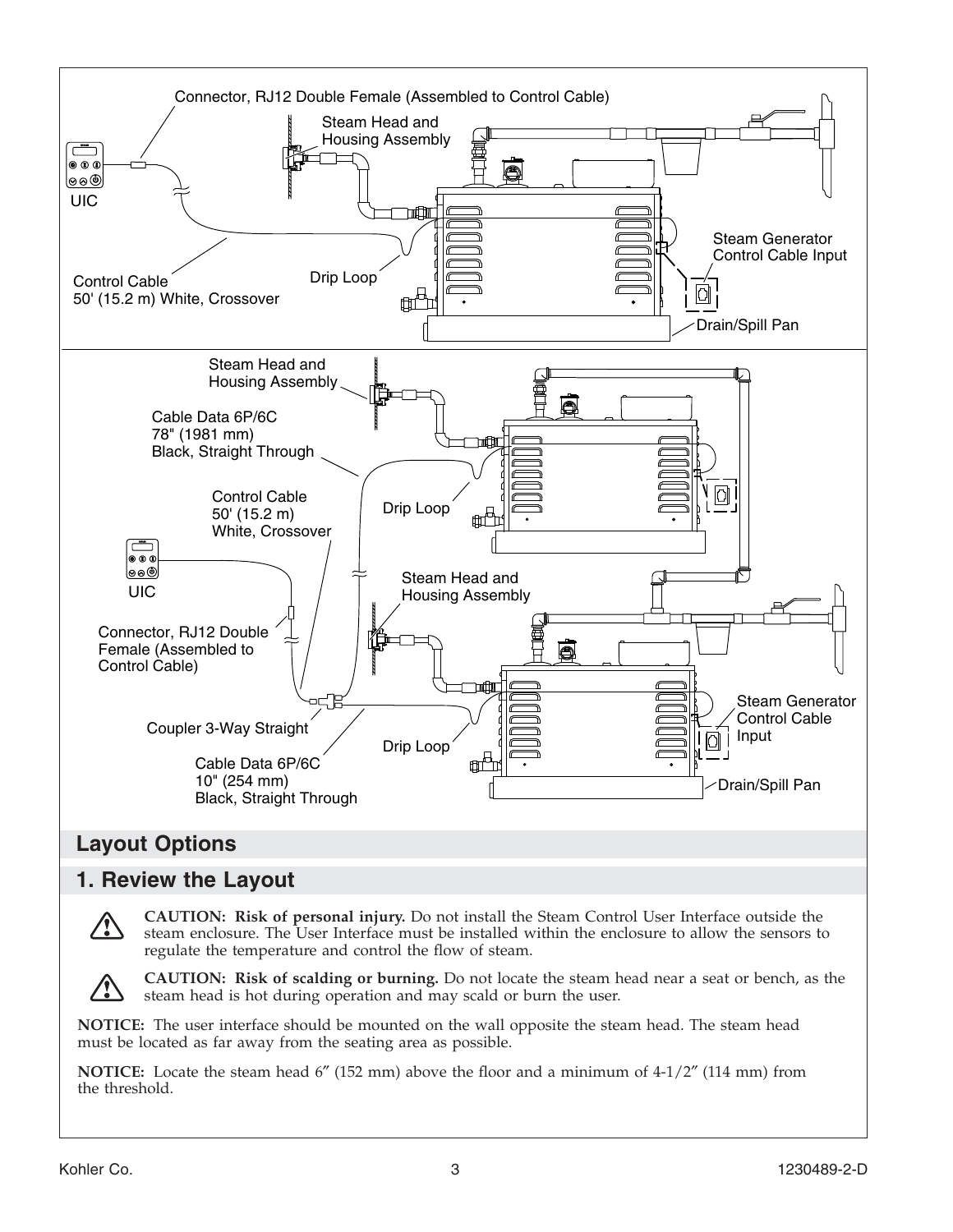#### **Review the Layout (cont.)**

Review the layout determined during the steam generator installation. See the steam generator installation guide for more information.

- $\Box$  Install the steam control user interface inside the steam enclosure.
- Determine the steam head location or locations (for dual steam generator installations).
- $\Box$  Ensure clearance between the steam line and any surrounding surfaces.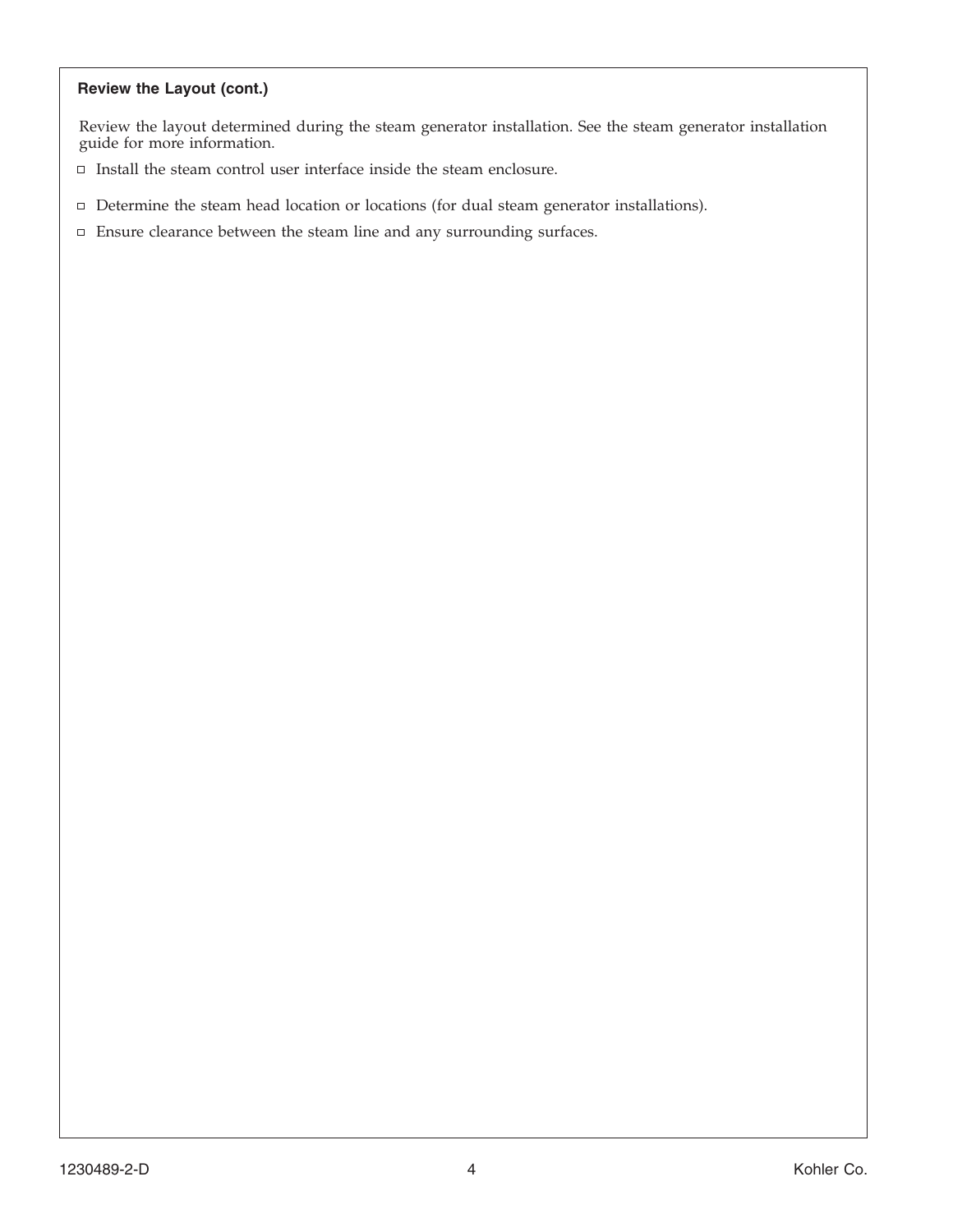

## **2. Prepare the Site**

**NOTE:** This section continues the installation described in the steam generator installation instructions. Refer to the steam generator installation instructions for more information, as needed.

**NOTE:** If two steam heads are used, there must be at least 12-1/2″ (318 mm) between the center of each hole. The steam heads do not need to be located on the same wall. Install two steam heads on different walls to improve steam distribution.

- $\Box$  Install the finished wall.
- $\Box$  Drill or cut a 2-1/2" (64 mm) hole centered around the elbow in the wall.
- $\Box$  Mark the temporary pipe nipple at the finished wall surface.
- $\Box$  Remove the temporary pipe nipple from the elbow.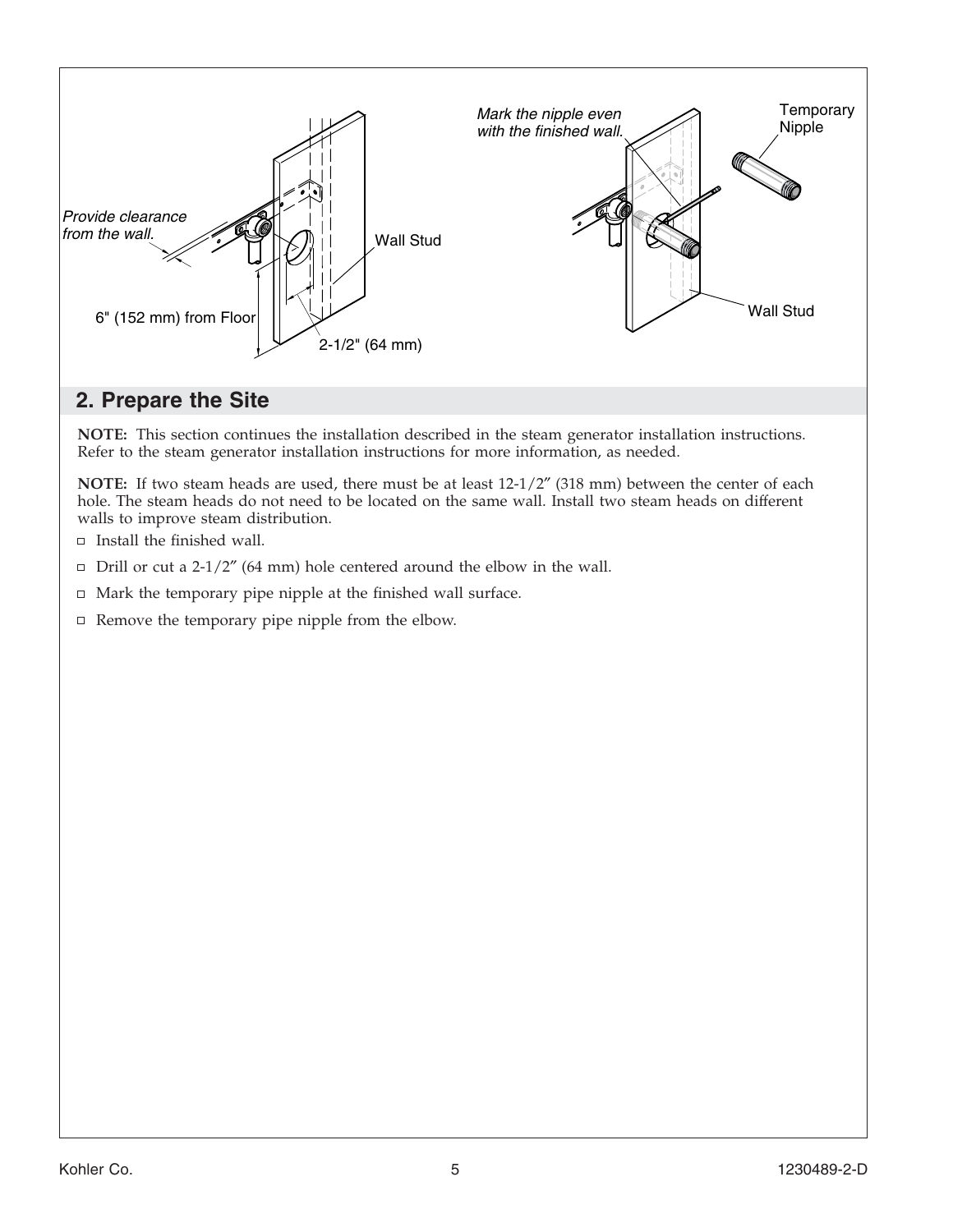

## **3. Install the Steam Head(s)**

**NOTICE:** Do not obstruct the steam head with shut-off valves, plugs, or caps.

- $\Box$  Subtract 1-1/4" (32 mm) from the marked length to determine the appropriate nipple size.
- $\Box$  Choose a nipple length within 1/8" (3 mm) of the appropriate nipple size.
- $\Box$  Apply thread sealant to one end of the nipple and thread that end into the steam head housing until hand tight.
- Apply thread sealant to the other end of the nipple.
- $\Box$  Position the gasket around the steam head housing so that it will be between the finished wall and the steam head housing flange.
- $\Box$  Use a 1" socket to thread the steam head housing assembly into the elbow in the wall.
- $\Box$  Make sure that the gasket is compressed and a good seal has been achieved around the edges of the steam head housing.
- Use an appropriate sealant to achieve a watertight seal if needed.
- $\Box$  Apply silicone lubricant to the steam head O-rings.
- Carefully press the steam head assembly into the steam head housing with the aromatherapy well positioned on the top of the steam head.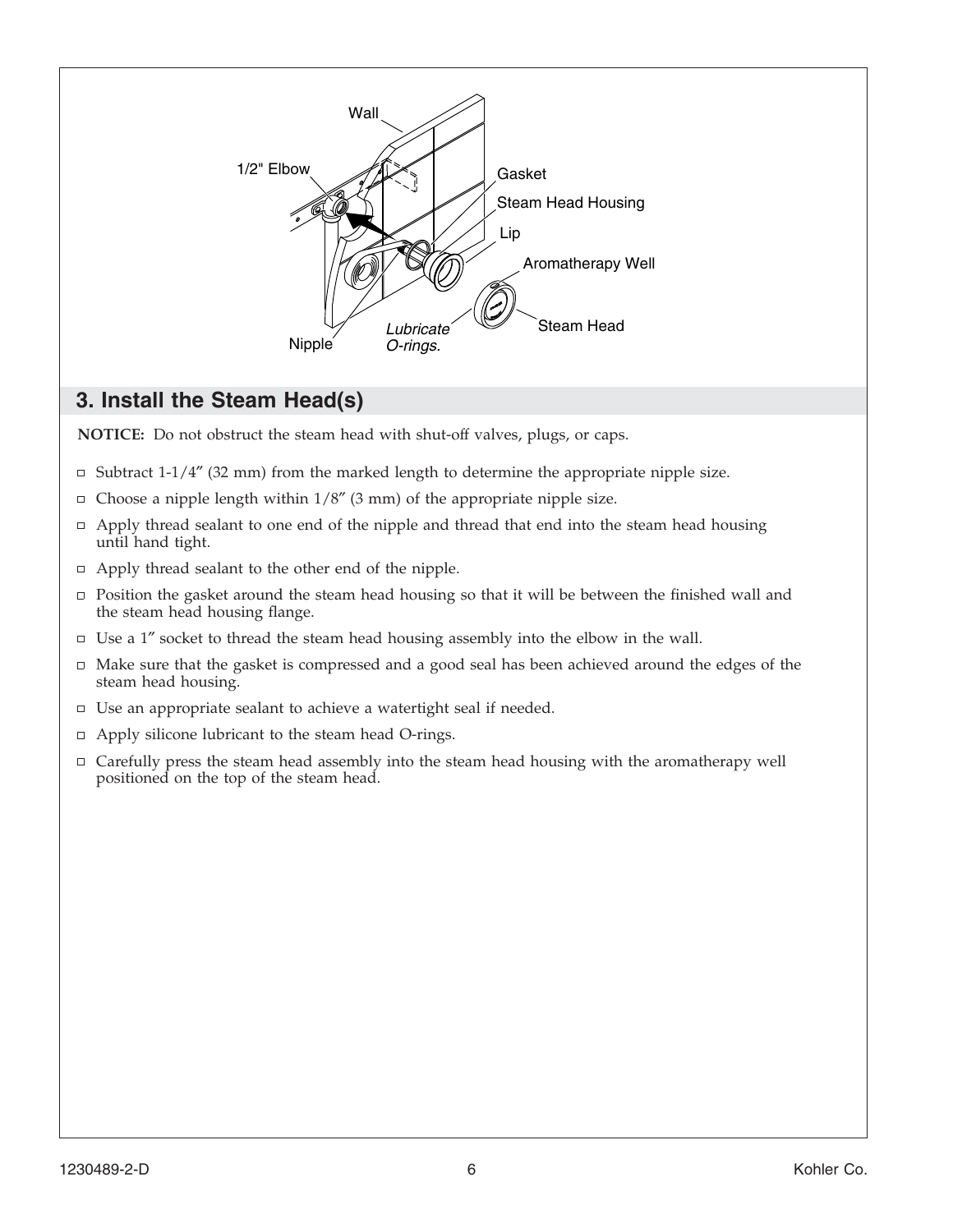

## **4. Install the Steam Control**



**WARNING: Risk of personal injury.** Do not install the steam control user interface outside the steam enclosure. The user interface must be installed within the enclosure to allow the sensors to regulate the temperature and control the flow of steam.

- $\Box$  Make sure that the power is turned off at the main breaker panel before proceeding.
- $\Box$  Locate the control pad on the wall 60" (1524 mm) from the floor.
- $\Box$  At the selected location, drill a 1-1/4" (32 mm) hole.
- $\Box$  Center the wall mount on the 1-1/4" (32 mm) hole, and mark the screw hole locations.
- $\Box$  Use a 1/4" drill bit to drill holes for the wall anchors at the marked locations.
- $\Box$  Insert the wall anchors into the holes.
- $\Box$  Apply a continuous bead of 100% silicone sealant in the groove on the back side of the wall mount, and secure the wall mount with the screws provided.

**NOTICE:** Do not pinch, nail, wedge, or use undue force when handling the control connector and the control pad wire. Any damage may result in control kit failure. If the control pad is not installed immediately, protect the control connector with tape or other shielding material.

**NOTICE:** When installing the control kit, allow room in the control cable for a drip loop. The drip loop will discourage moisture from following the control cable to the steam generator.

- $\Box$  Pull the steam control connector and cable from the steam generator through the drilled hole.
- □ Apply dielectric grease in the control connector.
- $\Box$  Carefully plug the control connector to the control pad wire using the double-end female connector (provided).
- $\Box$  Snap the control pad onto the wall mount.
- $\Box$  Restore the power at the main breaker panel.
- $\Box$  Turn on both water and power to the steam generator.
- $\Box$  Test the control pad to ensure it is functioning properly. Refer to the "Operating the Steam Control" section.
- $\Box$  Allow the sealant to cure for 24 hours before use.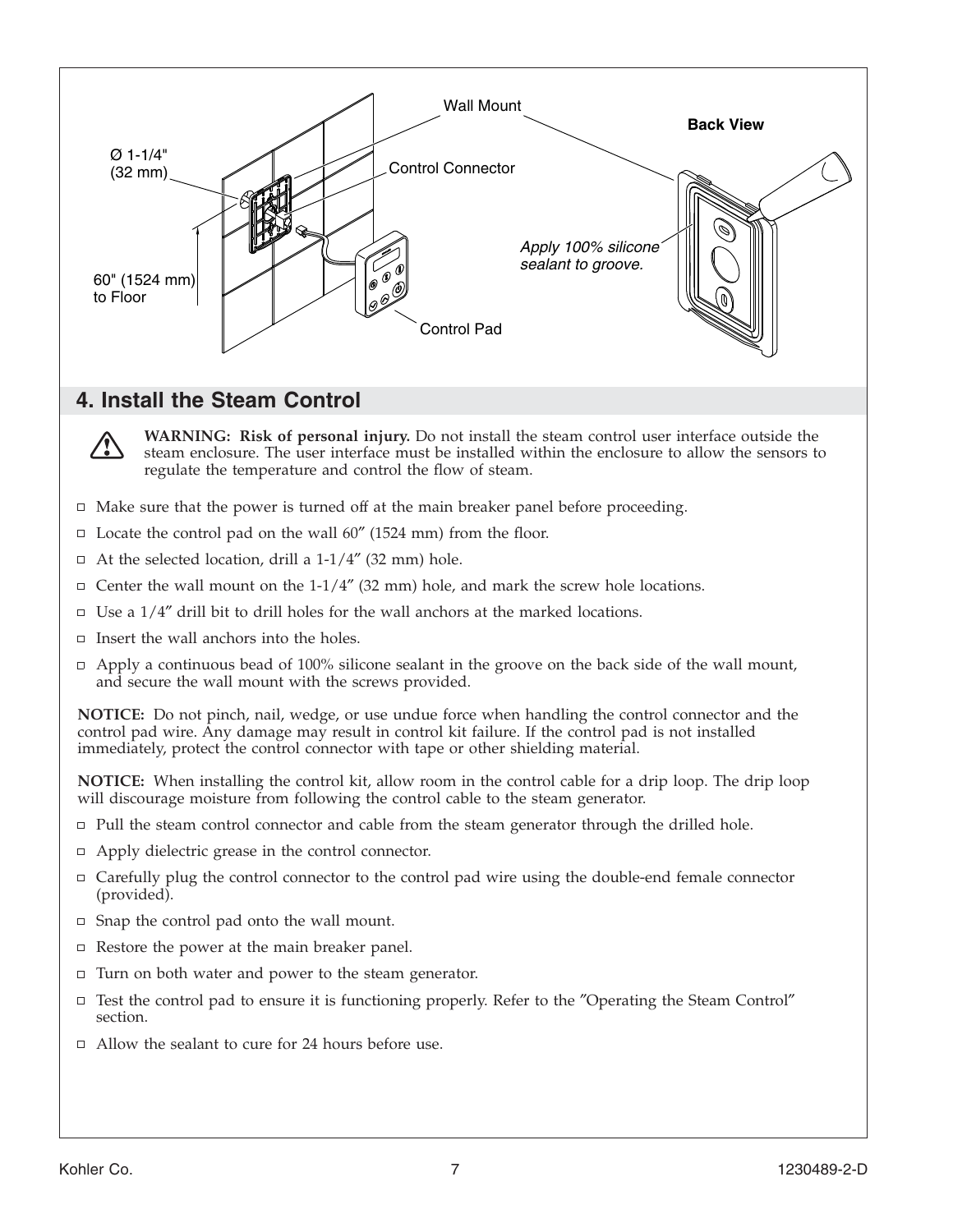

## **5. Operate the Steam Control**

#### **Steam Control Operation**

**NOTE:** The clock is always displayed when the steam generator is not in use.

- $\Box$  Press the "Power" button to start the steam generator.
- $\Box$  When the "Power" button is pressed, the green light on the button turns on. The light remains on until the unit is turned off. The display reads ″On″ for the first 3 minutes of operation if the settings are not changed.
- $\Box$  Press the "Power" button again to turn off the steam generator. The green light on the "Power" button will turn off and the display will read ″Off″ for 5 seconds, and will then return to display the clock.

**NOTE:** When the unit is turned on, the steam duration and temperature settings will be those of the previous user's settings. A new steam control unit comes preset to operate at 113°F (45°C) for 15 minutes.

#### **Steam Control Operation**

**NOTE:** Make sure that the steam control unit is turned on before making any of the following adjustments.

- Press the ″Temperature″ button and the display will flash the previous temperature setting. To adjust the steam room temperature, press the ″Increase″ or ″Decrease″ buttons to raise or lower the steam room temperature. The maximum allowable temperature is 125°F (52°C), and the minimum operating temperature is 90°F (32°C).
- $\Box$  After 5 seconds, the flashing will stop and the room temperature will be displayed as it changes to the target temperature.
- □ Press the "Timer" button and the display will flash the previous run time setting. Press the ″Increase″ or ″Decrease″ buttons to adjust the time setting higher or lower. After 5 seconds, the flashing will stop and the timer setting will be displayed. If the ″Increase″ or ″Decrease″ buttons are not pressed, the time will continue to count down. The minimum operating time is 10 minutes, and the maximum time allowed is 20 minutes.
- Press the ″Clock″ button and the display will flash the currently set time of day. Press the ″Increase″ or ″Decrease″ buttons to adjust the time of day. After 5 seconds, the display will stop flashing and the set time will be displayed.
- $\Box$  Press the "Power" button to stop the steam generator and exit the steam room at any time. The display will read ″Off″ for 5 seconds and then default to the set clock time.
- Change the temperature reading between Fahrenheit and Celsius by pressing and holding the ″Temperature″ button for 3 seconds.

#### **Power Clean Function**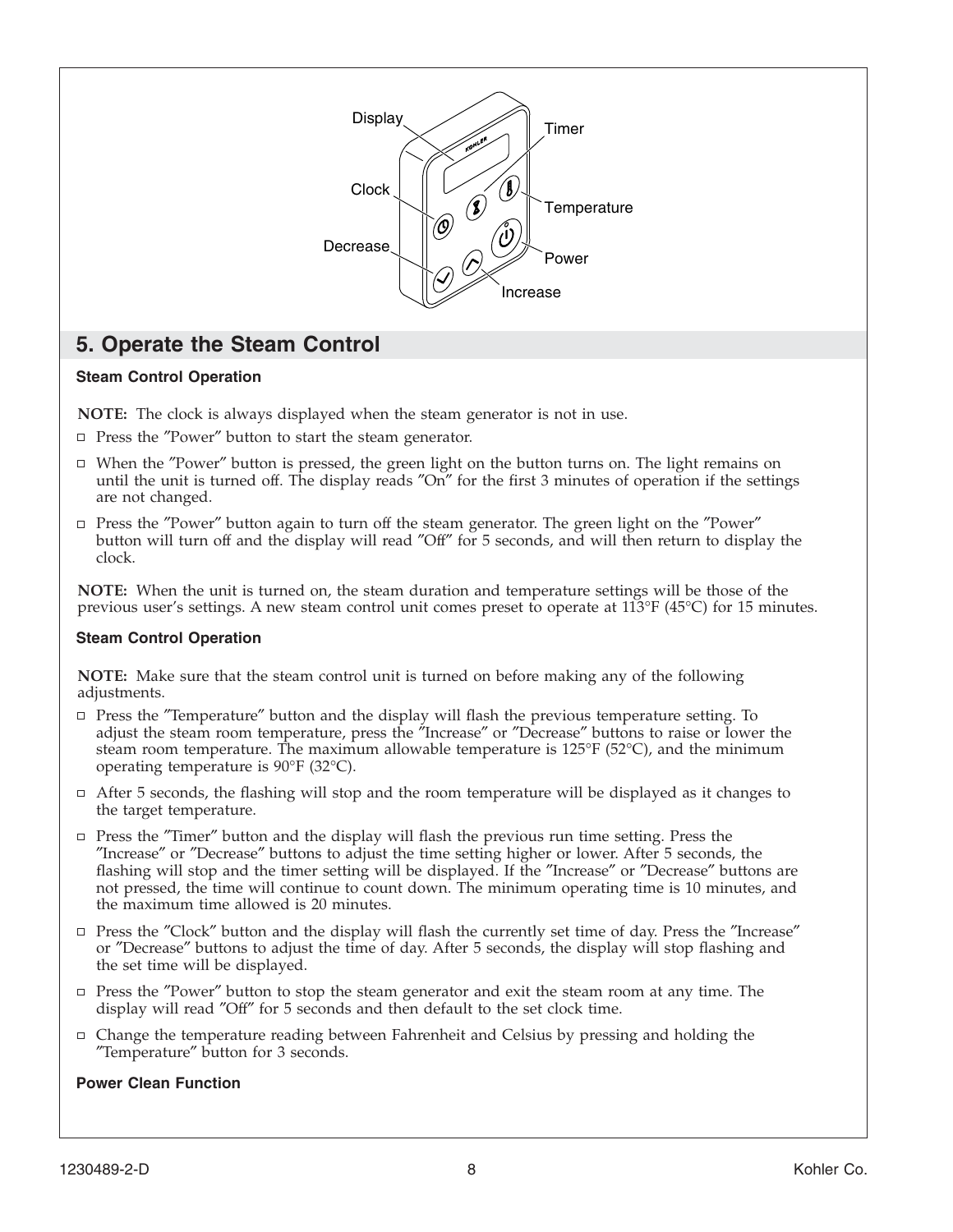#### **Operate the Steam Control (cont.)**



**WARNING: Risk of personal injury.** Steam room temperature will be extremely high when the power clean function is activated. **Do not** enter the steam room while the power clean function is in progress.

**IMPORTANT!** The user will be automatically instructed to activate the power clean function after 600 minutes of steam generator use. The display will read ″run″ ″PCLn.″ The steam generator may be used three times after the ″run″ ″PLCn″ message is delivered and then the steam generator will not operate until the power clean cycle has been completed.

**NOTE:** Water will typically discharge from the steam head when the power clean function is activated. This is normal operation during the power clean cycle.

**NOTE:** The power clean cycle must be entirely completed before normal steam generator operation can be resumed.

To activate the power clean function, simultaneously press the ″Timer,″ ″Increase,″ and ″Decrease″ buttons and hold them down for 5 seconds. The display will read ″PCLn,″ ″On,″ and then count down the power clean function cycle time until the cleaning process is complete. The cleaning cycle may last up to 45 minutes and will shut off automatically when complete.

**NOTE:** If electrical power to the steam generator is interrupted during the power clean function, the power clean cycle will need to be restarted after electrical power has been restored.

## **Care and Cleaning**

For best results, keep the following in mind when caring for your KOHLER product:

- Always test your cleaning solution on an inconspicuous area before applying to the entire surface.
- Wipe surfaces clean and rinse completely with water immediately after applying cleaner. Rinse and dry any overspray that lands on nearby surfaces.
- Do not allow cleaners to soak on surfaces.
- Use a soft, dampened sponge or cloth. Never use an abrasive material such as a brush or scouring pad to clean surfaces.

For detailed cleaning information and products to consider, visit www.kohler.com/clean. To order Care & Cleaning information, call 1-800-456-4537.

## **Warranty**

#### **KOHLER Steam Generator THREE-YEAR LIMITED WARRANTY**

Kohler steam generator units manufactured after September 15, 2001, are warranted to the original consumer purchaser to be free of manufacturing defects in material and workmanship during normal residential usage for three (3) years from the date of installation. This warranty only applies to KOHLER steam generator units installed in the United States of America, Canada or Mexico (″North America″).

If a defect is found in normal residential usage, Kohler Co. will, at its election, repair or replace the unit, or make appropriate adjustment. Damage caused by accident, misuse or abuse is not covered by this warranty. Proof of purchase (original sales receipt) must be provided to Kohler Co. with all warranty claims. Kohler Co. is not responsible for labor charges, removal charges, installation, or other consequential costs. In no event shall the liability of Kohler Co. exceed the purchase price of the unit.

If this unit is used commercially or installed outside of North America, Kohler Co. warrants the unit to be free from defects in material and workmanship for one (1) year from the date of installation with all other terms of this warranty applying except duration.

To obtain warranty service contact Kohler Co., either through your Dealer, Plumbing Contractor, Home Center or E-tailer or by writing Kohler Co., Attn: Customer Care Center, 444 Highland Drive, Kohler, WI 53044, USA, or by calling 1-800-4-KOHLER (1-800-456-4537) from within the USA and Canada, and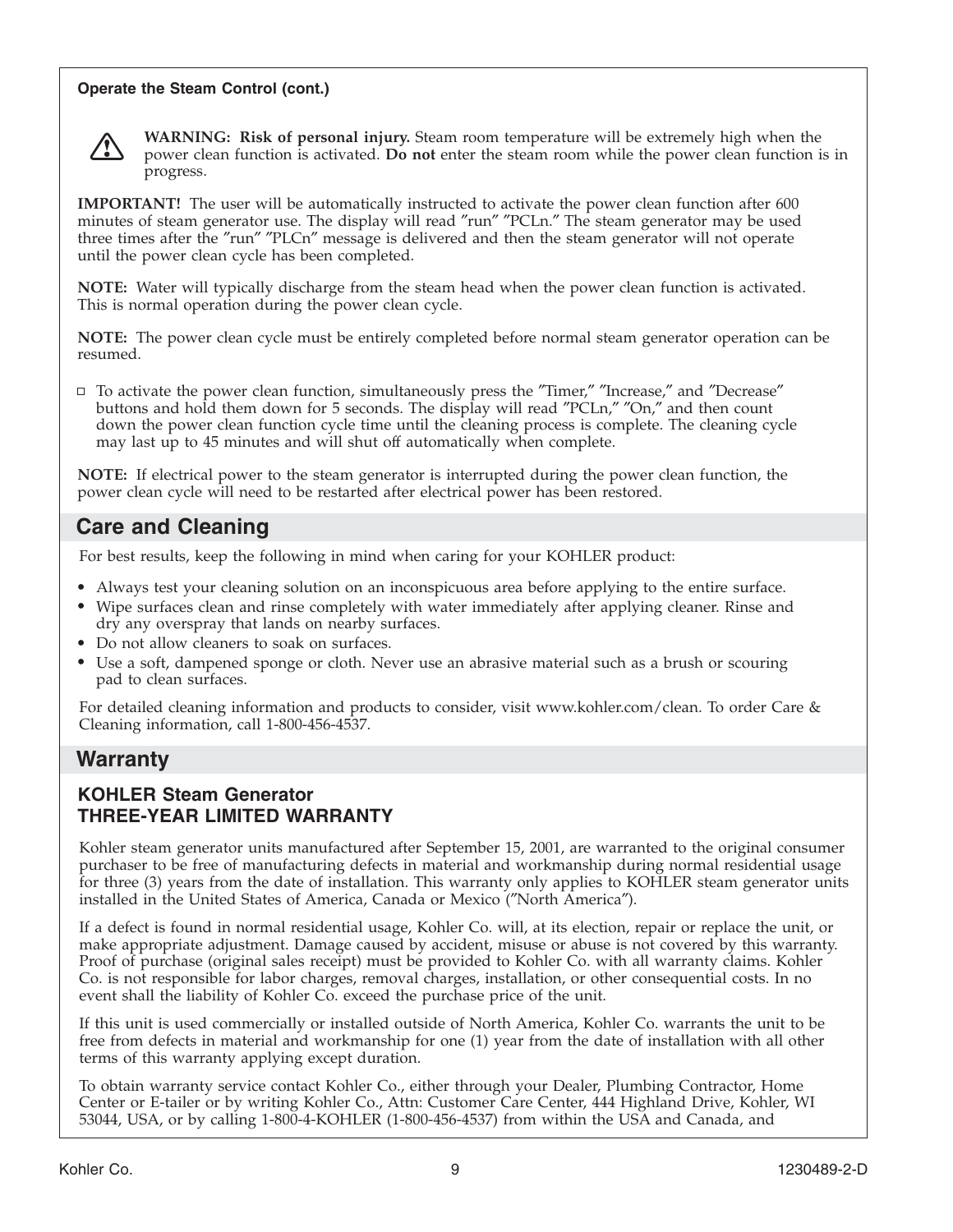#### **Warranty (cont.)**

001-800-456-4537 from within Mexico, or visit www.kohler.com within the USA, www.ca.kohler.com from within Canada, or www.mx.kohler.com in Mexico.

**KOHLER CO. AND/OR SELLER ARE PROVIDING THESE WARRANTIES IN LIEU OF ALL OTHER WARRANTIES, EXPRESSED OR IMPLIED, INCLUDING BUT NOT LIMITED TO THE IMPLIED WARRANTIES OF MERCHANTABILITY AND FITNESS FOR A PARTICULAR PURPOSE. KOHLER CO. AND/OR SELLER DISCLAIM ANY LIABILITY FOR SPECIAL, INCIDENTAL OR CONSEQUENTIAL DAMAGES. Some states/provinces do not allow limitations on how long an implied warranty lasts, or the exclusion or limitation of special, incidental or consequential damages, so these limitations and exclusions may not apply to you. This warranty gives you specific legal rights. You may also have other rights, which vary from state/providence to state/providence.**

**This is Kohler Co.'s exclusive written warranty.**

## **Troubleshooting**

**NOTE:** The troubleshooting steps primarily apply to the steam control. For steam generator issues, refer to the ″Troubleshooting″ section in the steam generator installation instructions.

**NOTE:** For service parts information, visit your product page at kohler.com/serviceparts.

This troubleshooting guide is for general aid only. For service and installation issues and concerns, call 1-800-4KOHLER.

| Symptoms                                      | <b>Probable Causes</b>                                                                                                               | <b>Recommended Action</b>                                                                                                                                               |
|-----------------------------------------------|--------------------------------------------------------------------------------------------------------------------------------------|-------------------------------------------------------------------------------------------------------------------------------------------------------------------------|
| 1. Error 1, 2, 3, 4, 7, or 8<br>is displayed. | A. A button on the user interface is<br>stuck.                                                                                       | Turn off power to the steam<br>A.<br>generator and attempt to free the<br>stuck button. Restore power to<br>the steam generator.                                        |
|                                               | <b>B.</b> The user interface is damaged.                                                                                             | Contact the Customer Care<br><b>B.</b><br>Center using the information<br>provided on the back page of this<br>manual.                                                  |
| Error 5 is displayed.<br>2.                   | Tank water level is too low (green<br>A.<br>status light on the steam generator is<br>on).                                           | A. Inspect the water inlet screen and<br>clean if necessary. Ensure that the<br>water supply valve is on and that<br>water is being supplied to the<br>steam generator. |
|                                               | Tank temperature limit has been<br>В.<br>exceeded (green status light on the<br>steam generator is on).                              | <b>B.</b> Contact the Customer Care<br>Center using the information<br>provided on the back page of this<br>manual.                                                     |
|                                               | C. Internal steam generator components<br>are not functioning properly.                                                              | C. Contact the Customer Care<br>Center using the information<br>provided on the back page of this<br>manual.                                                            |
| Error 6 is displayed.<br>3.                   | A. The user interface is installed too<br>close to the steam head.                                                                   | A. Relocate the user interface away<br>from the steam head.                                                                                                             |
| Display is blank.<br>4.                       | A. Inadequate power is supplied to the<br>steam generator (green status light<br>on steam generator is off).                         | A1. Provide proper power to the<br>steam generator. If necessary, use<br>the provided test kit to ensure<br>that the steam generator is<br>working properly.            |
|                                               |                                                                                                                                      | A2. Contact the Customer Care<br>Center using the information<br>provided on the back page of this<br>manual.                                                           |
|                                               | The user interface is not receiving<br>В.<br>power from the steam generator<br>(green status light on the steam<br>generator is on). | <b>B.</b> Use the provided test kit and<br>instructions to identify the source<br>of the problem.                                                                       |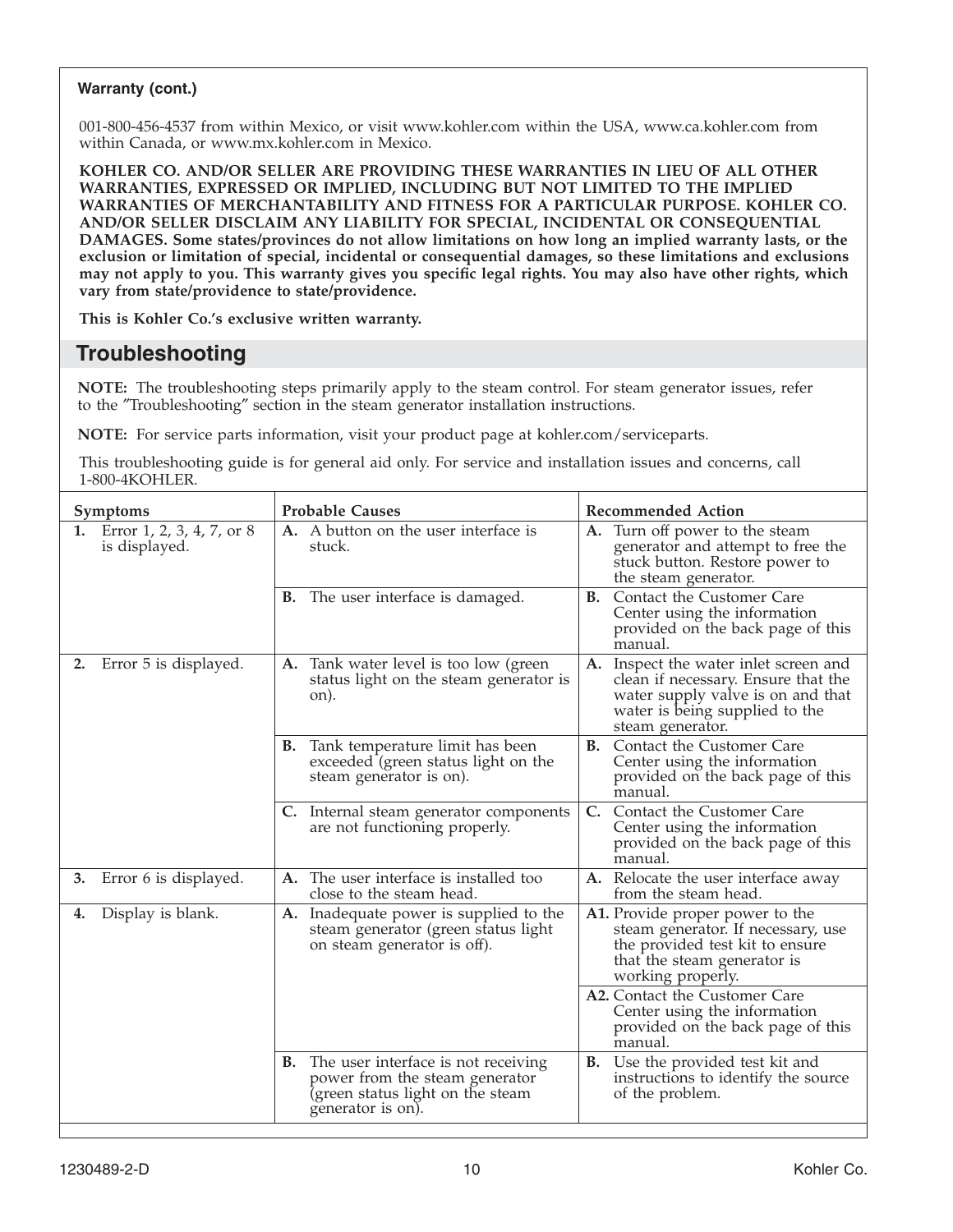| Troubleshooting (cont.) |                                                                                          |                                                                                                                        |                                                                                                                                                                                                 |
|-------------------------|------------------------------------------------------------------------------------------|------------------------------------------------------------------------------------------------------------------------|-------------------------------------------------------------------------------------------------------------------------------------------------------------------------------------------------|
|                         | <b>Symptoms</b>                                                                          | <b>Probable Causes</b>                                                                                                 | <b>Recommended Action</b>                                                                                                                                                                       |
|                         |                                                                                          | C. The user interface is damaged (green<br>status light on the steam generator is<br>on).                              | Contact the Customer Care<br>C.<br>Center using the information<br>provided on the back page of this<br>manual.                                                                                 |
| 5.                      | Water is discharged<br>from the steam head.                                              | A. Normal operation.                                                                                                   | A. A small amount of water is<br>normally discharged from the<br>steam head just before, during,<br>and after steam generator use, as<br>well as when the power clean<br>function is activated. |
|                         |                                                                                          | Water supply lines are connected<br>В.<br>improperly.                                                                  | <b>B.</b> Review the steam generator<br>installation guide and reinstall<br>the water supply lines at the<br>proper locations.                                                                  |
|                         |                                                                                          | C. Internal steam generator components<br>are not functioning properly.                                                | C1. Turn off the water supply to the<br>steam generator. If possible, drain<br>the tank. Slowly open the water<br>supply valve to refill the steam<br>generator.                                |
|                         |                                                                                          |                                                                                                                        | <b>C2.</b> Contact the Customer Care<br>Center using the information<br>provided on the back page of this<br>manual.                                                                            |
|                         | <b>6.</b> No steam following 5<br>minutes of having<br>turned on the steam<br>generator. | A. An error has occurred.                                                                                              | A. Check the user interface for error<br>messages. If an error message<br>appears, troubleshoot the<br>appropriate error message listed<br>above.                                               |
|                         |                                                                                          | The temperature setpoint has already<br>В.<br>been reached.                                                            | В.<br>Confirm that the temperature<br>setpoint is greater than the<br>current steam room temperature.<br>Increase the temperature setpoint<br>if desired.                                       |
|                         |                                                                                          | C. Inadequate power is being supplied<br>to the steam generator (green status<br>light on the steam generator is off). | C1. Provide adequate power to the<br>steam generator. Use the<br>provided test kit, if necessary, to<br>ensure that the steam generator is<br>working properly.                                 |
|                         |                                                                                          |                                                                                                                        | C2. Contact the Customer Care<br>Center using the information<br>provided on the back page of this<br>manual.                                                                                   |
|                         |                                                                                          | D. Steam line or steam head is blocked.                                                                                | D. Check the steam line and steam<br>head for blockage. Remove any<br>blockage.                                                                                                                 |
|                         |                                                                                          | E. Steam generator is damaged.                                                                                         | Contact the Customer Care<br>Е.<br>Center using the information<br>provided on the back page of this<br>manual.                                                                                 |
| 7.                      | Cannot set the clock or<br>change the settings.                                          | The "Power" button has been turned<br>A.<br>off.                                                                       | A. Press the "Power" button on the<br>user interface.                                                                                                                                           |
| 8.                      | Steam stopped.                                                                           | A. An error has occurred.                                                                                              | A. Check the user interface for error<br>messages. If an error message<br>appears, troubleshoot the<br>appropriate error message listed<br>above.                                               |
|                         |                                                                                          |                                                                                                                        |                                                                                                                                                                                                 |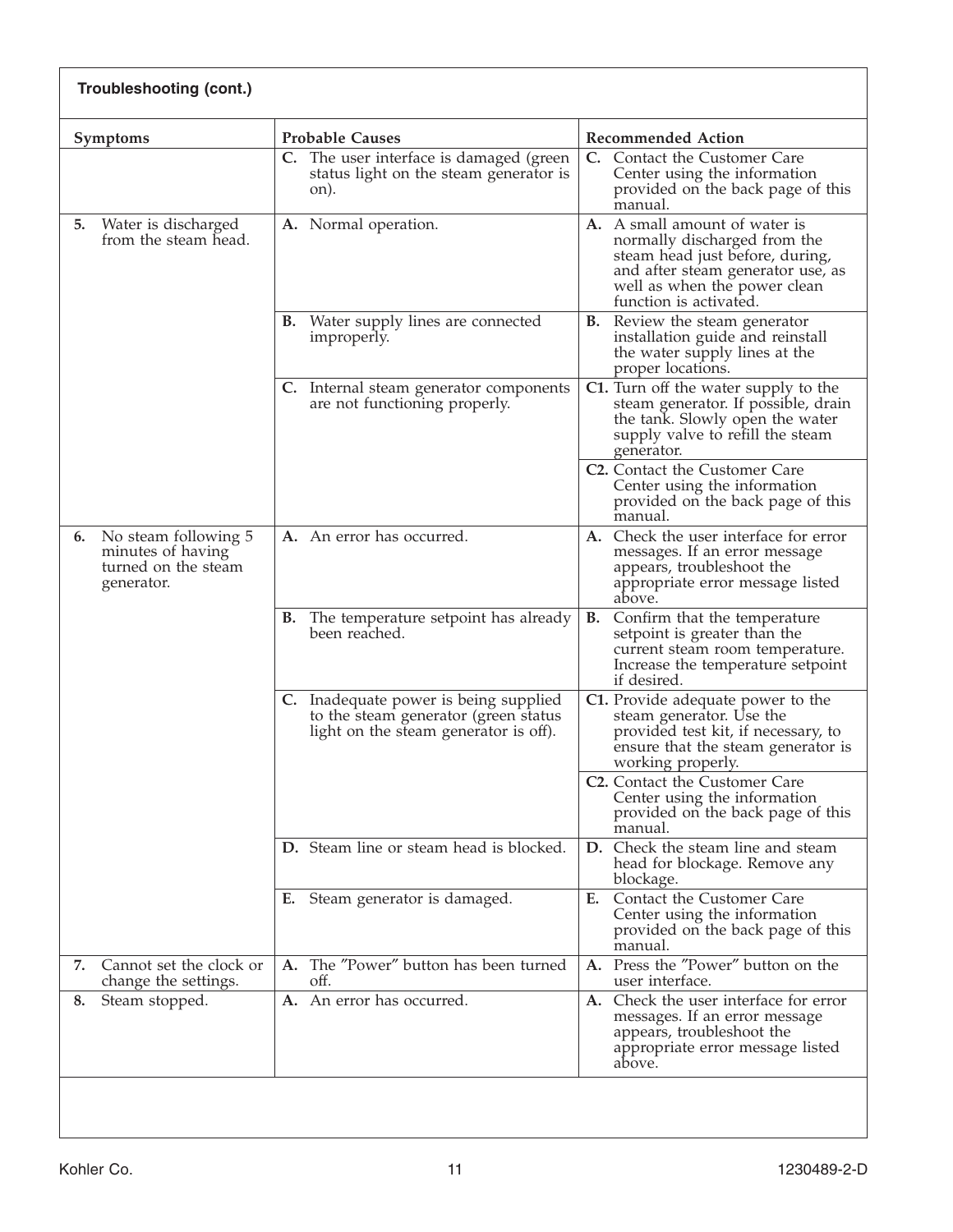| Troubleshooting (cont.)           |                                                                                          |                                                                                                                                                          |  |
|-----------------------------------|------------------------------------------------------------------------------------------|----------------------------------------------------------------------------------------------------------------------------------------------------------|--|
| <b>Symptoms</b>                   | <b>Probable Causes</b>                                                                   | <b>Recommended Action</b>                                                                                                                                |  |
|                                   | <b>B.</b> The session time limit or the<br>temperature setpoint was met.                 | <b>B.</b> Restart the session timer or<br>increase the temperature setpoint<br>to start another steam cycle.                                             |  |
|                                   | C. The power provided to the steam<br>generator was intermittent or<br>stopped.          | C. Provide constant power to the<br>steam generator.                                                                                                     |  |
| 9. Display reads "run"<br>"PCLn." | A. The power clean function must be activated to maintain the steam<br>generator system. | A. Press and hold the "Timer," "Up,"<br>and "Down" buttons for 5<br>seconds to activate the power<br>clean cycle. See the instructions in<br>this guide. |  |
|                                   |                                                                                          |                                                                                                                                                          |  |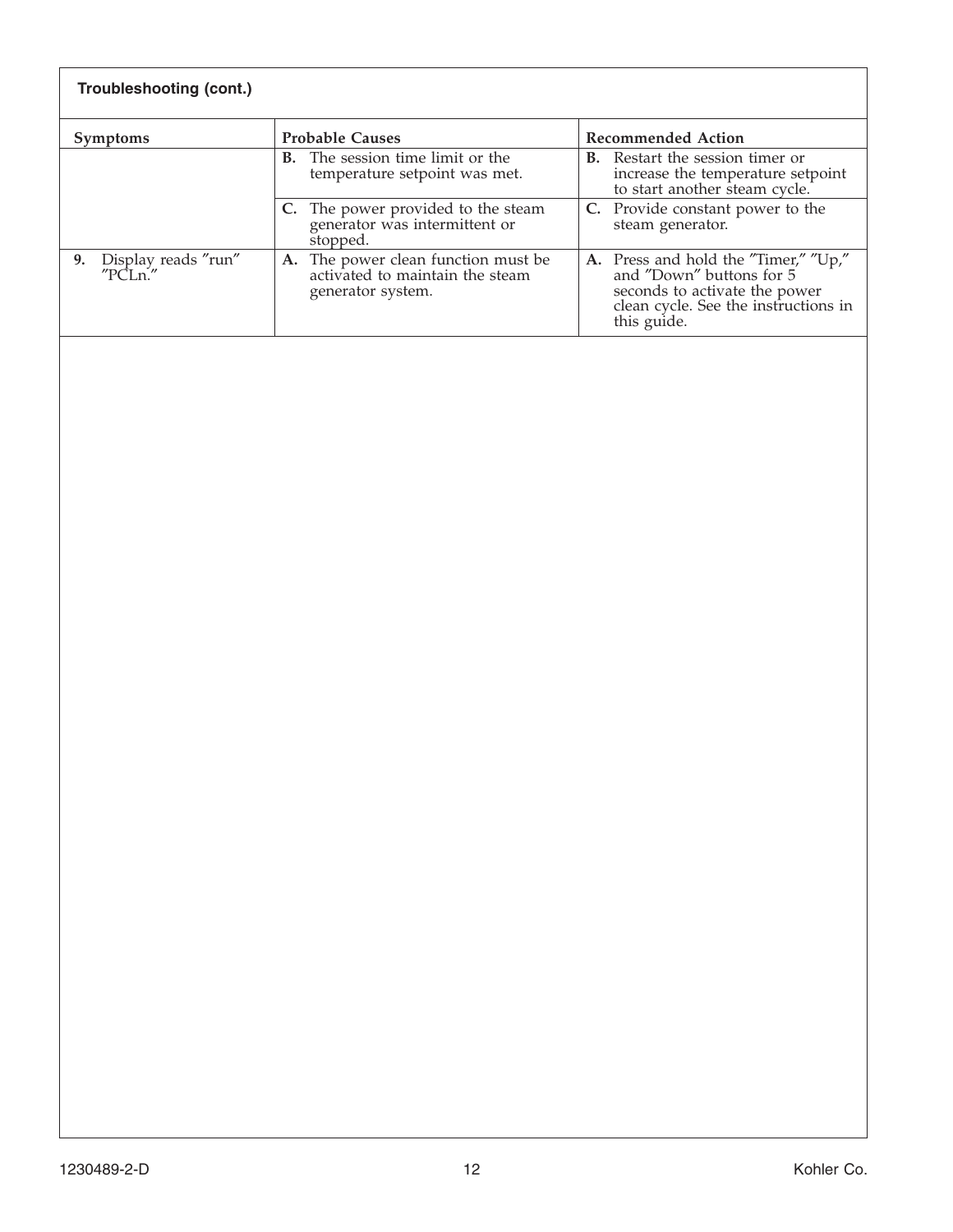## Guide d'installation et d'entretien Kit de commande de vapeur



#### **Avant de commencer**



**ATTENTION: Risque d'électrocution.** Déconnecter l'alimentation électrique pour la zone de travail au niveau du disjoncteur principal avant d'exécuter ces étapes d'installation.

**ATTENTION: Risque de réaction allergique.** Avant d'ajouter des huiles, des traitements aromathérapiques ou des produits de soins de la peau au puits d'aromathérapie, s'assurer qu'ils ne causeront pas de réaction allergique pour l'utilisateur.

**AVIS:** Utiliser cette unité uniquement pour l'usage pour lequel elle est destinée, tel que spécifié dans ce manuel. **NE PAS** utiliser de dispositifs accessoires non recommandés par Kohler Co.

- Inspecter le produit pour y rechercher des dommages d'expédition. Ne pas installer l'unité si elle est endommagée. Appeler le service après-vente de Kohler Co. en utilisant les renseignements fournis au dos de ce guide.
- Respecter tous les codes de plomberie et électriques locaux. Tout le travail électrique doit être effectué par un électricien qualifié.
- Déconnecter toute l'alimentation électrique avant d'effectuer des connexions électriques.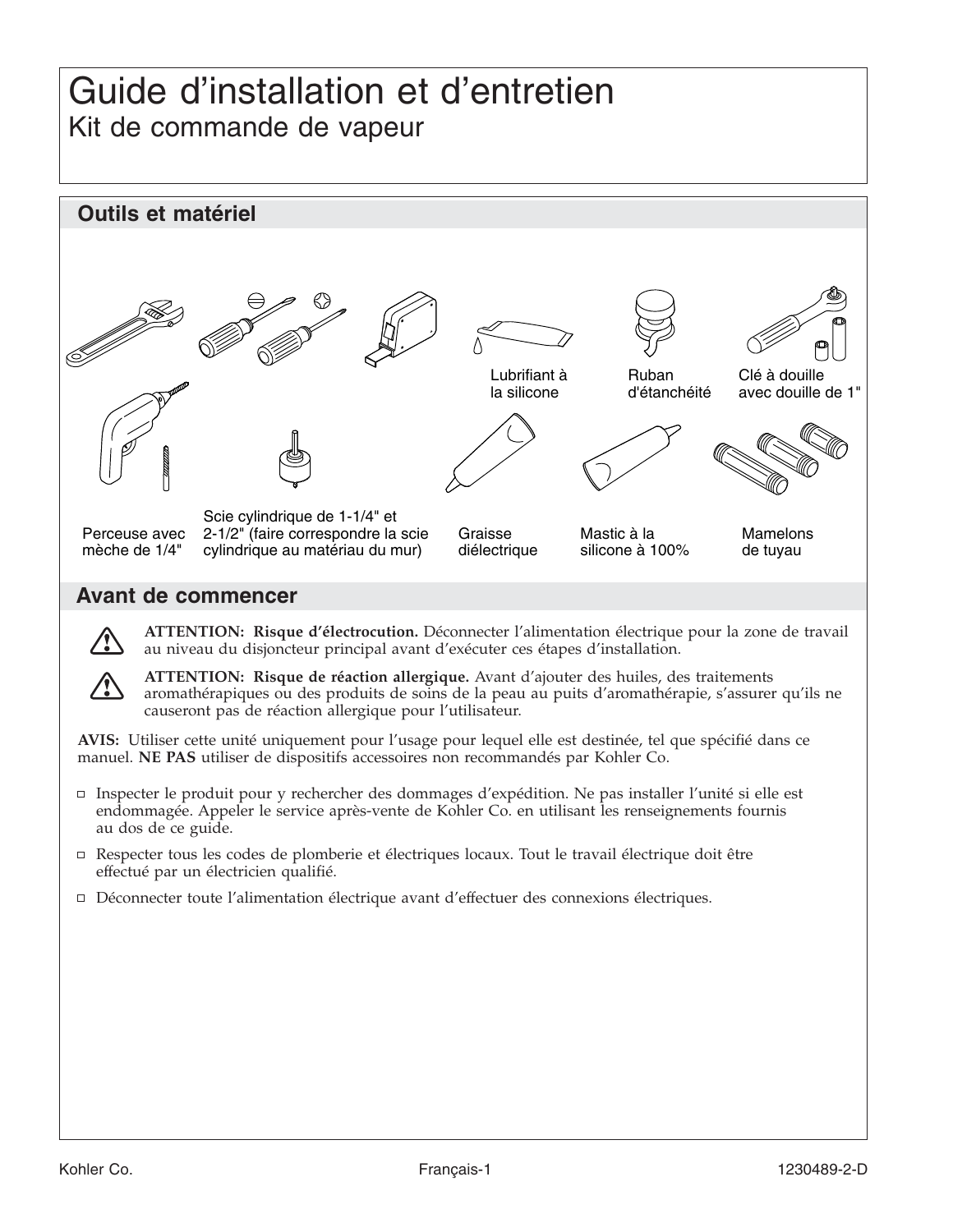

## **Options de disposition**

## **1. Étudier la disposition**

**ATTENTION: Risque de blessures.** Ne pas installer l'interface utilisateur de commande de vapeur à l'extérieur de l'enceinte de vapeur. L'interface utilisateur doit être installée dans l'enceinte afin de permettre aux capteurs de régler la température et de commander le débit de vapeur.



**ATTENTION: Risque d'ébouillantage ou de brûlures.** Ne pas positionner la tête de diffusion de vapeur à proximité d'un siège ou d'un banc, étant donné que la tête de diffusion de vapeur est chaude pendant le fonctionnement et qu'elle pourrait ébouillanter ou brûler l'utilisateur.

**AVIS:** L'interface utilisateur doit être montée sur le mur à l'opposé de la tête de diffusion de vapeur. La tête de diffusion de vapeur doit être placée aussi loin que possible de la zone où l'on s'assoit.

**AVIS:** Positionner la tête de diffusion de vapeur à 6″ (152 mm) au-dessus du sol et à un minimum de 4-1/2″ (114 mm) du seuil.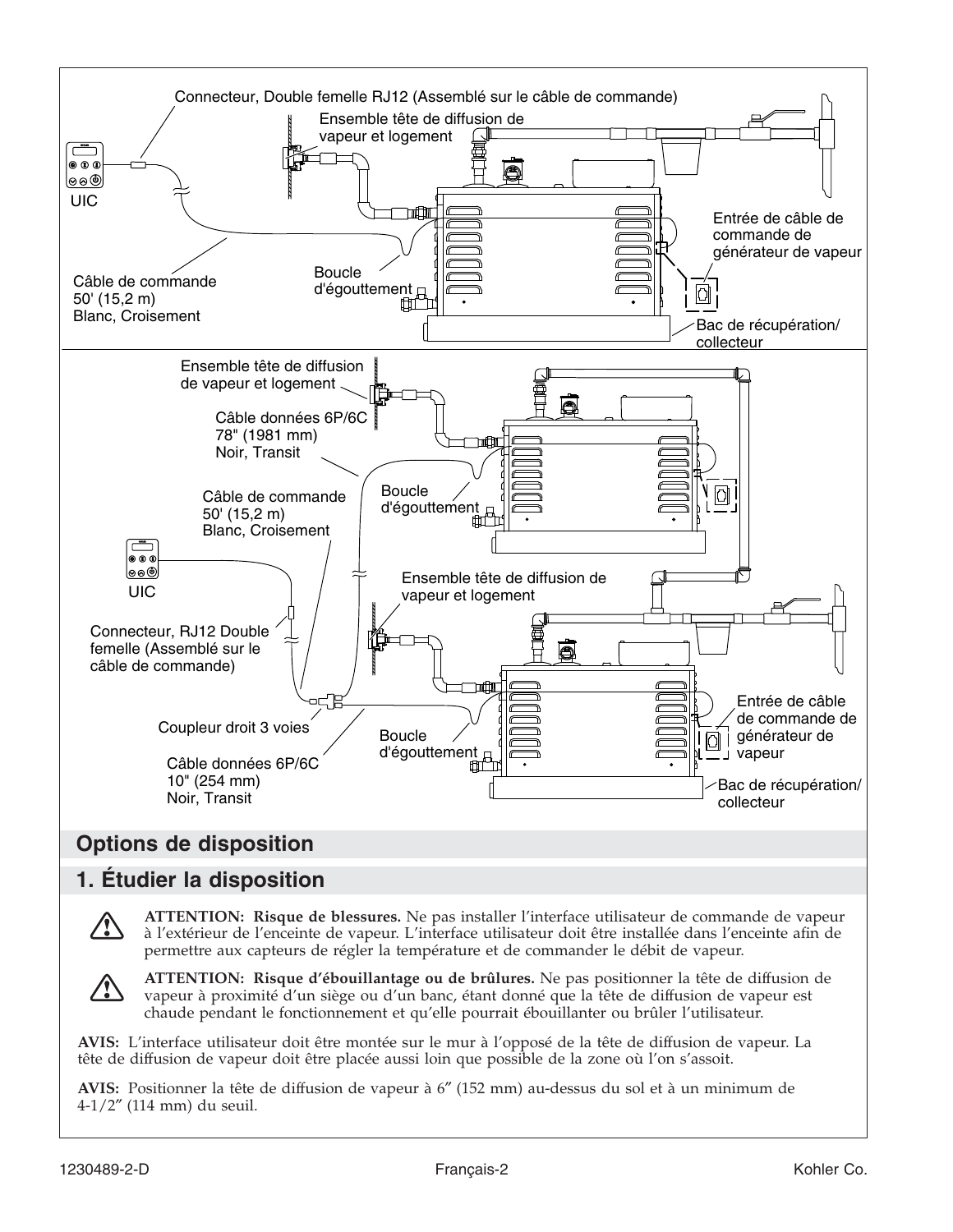#### **Étudier la disposition (cont.)**

Étudier la disposition déterminée pendant l'installation du générateur de vapeur. Se reporter au guide d'installation du générateur de vapeur pour obtenir de l'information supplémentaire.

- Installer l'interface utilisateur de commande de vapeur à l'intérieur de l'enceinte de vapeur.
- Déterminer l'emplacement ou les emplacements des têtes de diffusion de vapeur (pour des installations de générateurs de vapeur doubles).
- S'assurer du dégagement entre la conduite de vapeur et toutes les surfaces alentour.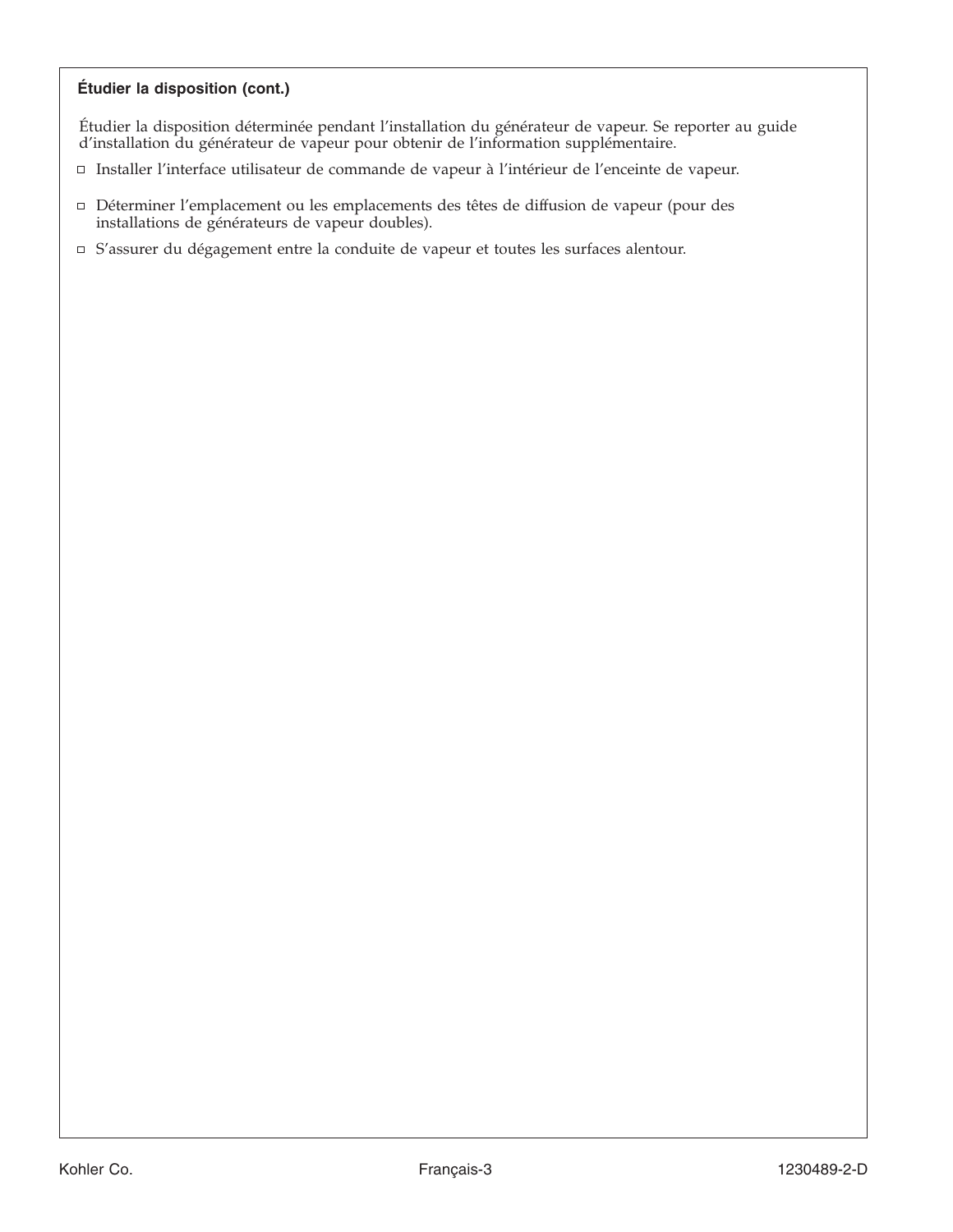

## **2. Préparer le site**

**REMARQUE:** Cette section continue l'installation décrite dans les instructions d'installation du générateur de vapeur. Se reporter aux instructions d'installation du générateur de vapeur pour obtenir de l'information supplémentaire, le cas échéant.

**REMARQUE:** Si deux têtes de diffusion de vapeur sont utilisées, il doit y avoir un espace de 12-1/2 (318 mm) au moins entre le centre de chaque trou. Les têtes de diffusion de vapeur n'ont pas besoin d'être placées sur le même mur. Installer deux têtes de diffusion de vapeur sur des murs différents pour améliorer la distribution de vapeur.

- $\Box$  Installer le mur fini.
- Percer ou couper un trou de  $2-1/2$ " (64 mm) centré autour du coude dans le mur.
- Marquer le mamelon de tuyau temporaire et la surface du mur fini.
- Retirer le mamelon de la conduite temporaire du coude.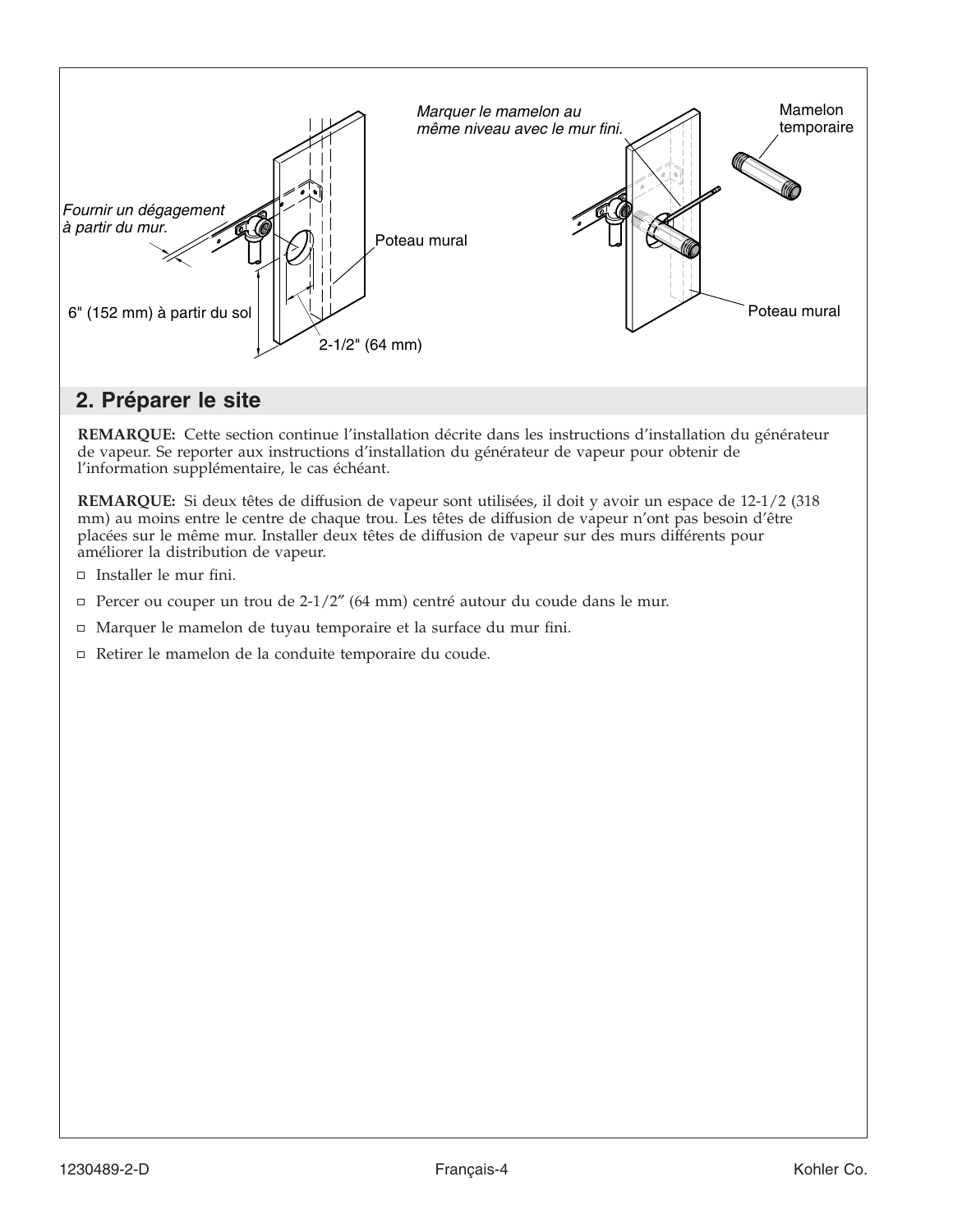

## **3. Installer la ou les têtes de diffusion de vapeur**

**AVIS:** Ne pas obstruer la tête de diffusion de vapeur avec des robinets d'arrêt, des bouchons ou des capuchons.

- $\Box$  Soustraire 1-1/4" (32 mm) de la longueur marquée pour déterminer la taille appropriée du mamelon.
- $\Box$  Choisir une longueur de mamelon comprise dans les  $1/8''$  (3 mm) de la taille de mamelon appropriée.
- Appliquer du mastic pour filets sur une extrémité du mamelon, et enfiler cette extrémité dans la tête de diffusion de vapeur jusqu'à ce qu'elle soit serrée à la main.
- Appliquer du mastic pour filets sur l'autre extrémité du mamelon.
- Placer le joint statique autour du logement de la tête de diffusion de vapeur de manière à ce qu'il soit assis entre le mur fini et la bride du logement de la tête de diffusion de vapeur.
- Utiliser une douille de 1″ pour enfiler le logement de la tête de diffusion de vapeur dans le coude se trouvant dans le mur.
- S'assurer que le joint statique est comprimé et qu'un bon joint a été obtenu autour des bords du logement de la tête de diffusion de vapeur.
- Utiliser un mastic approprié pour obtenir un joint étanche à l'eau, si nécessaire.
- Appliquer du lubrifiant à la silicone sur les joints toriques de la tête de diffusion de vapeur.
- Enfoncer avec précaution l'ensemble de tête de diffusion de vapeur dans le logement de la tête de diffusion de vapeur avec l'aromathérapie bien placée sur le dessus de la tête de diffusion de vapeur.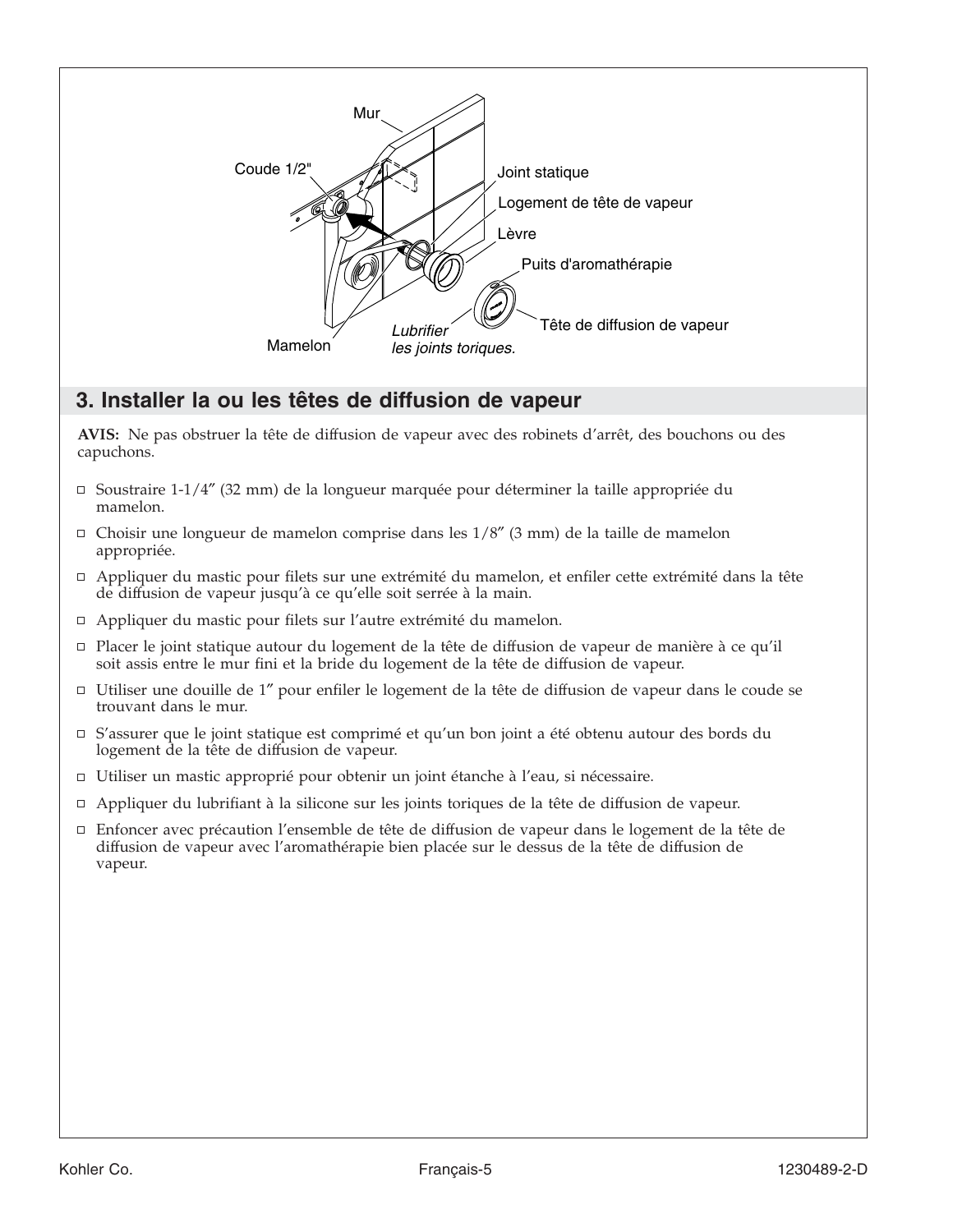

## **4. Installer la commande de vapeur**

**AVERTISSEMENT: Risque de blessures.** Ne pas installer l'interface utilisateur de commande de vapeur à l'extérieur de l'enceinte de vapeur. L'interface utilisateur doit être installée dans l'enceinte afin de permettre aux capteurs de régler la température et de commander le débit de vapeur.

- S'assurer que l'alimentation électrique est coupée au niveau du panneau du disjoncteur principal avant de continuer.
- $\Box$  Placer le boîtier de commande sur le mur à 60" (1524 mm) du sol.
- $\Box$  Percer un trou de 1-1/4" (32 mm) au niveau de l'emplacement sélectionné.
- $\Box$  Centrer le montage mural sur le trou de 1-1/4" (32 mm) et marquer les emplacements des trous de vis.
- $\Box$  Utiliser une mèche de  $1/4''$  pour percer des trous pour les dispositifs d'ancrage aux emplacements marqués.
- □ Insérer les dispositifs d'ancrage au mur dans les trous.
- Appliquer un boudin continu de mastic à la silicone à 100% dans la rainure sur le côté arrière du montage mural et fixer le montage mural avec les vis fournies.

**AVIS:** Ne pas pincer, clouer, biseauter ou utiliser une force non nécessaire lors de la manipulation du connecteur de commande et du fil du boîtier de commande. Tous dommages peuvent entraîner une défaillance du kit de commande. Si le boîtier de commande n'est pas installé immédiatement, protéger le connecteur de commande avec du ruban ou un autre matériau de blindage.

**AVIS:** Lors de l'installation du kit de commande, laisser de l'espace pour une boucle d'égouttement dans le câble de commande. La boucle d'égouttement dissuade l'humidité de suivre le câble de commande vers le générateur de vapeur.

- Tirer sur le connecteur et le câble de commande de vapeur pour le retirer du générateur de vapeur à travers le trou percé.
- □ Appliquer de la graisse diélectrique dans le connecteur de commande.
- Brancher avec précaution le connecteur de commande sur le fil du boîtier de commande en utilisant le connecteur femelle à deux têtes (fourni).
- □ Enclencher le boîtier de commande sur le montage mural.
- Restaurer l'alimentation au niveau du panneau du disjoncteur principal.
- Ouvrir l'eau et l'alimentation électrique vers le générateur de vapeur.
- □ Tester le boîtier de commande pour assurer qu'il fonctionne correctement. Se référer à la section ″Fonctionnement de la commande de vapeur″.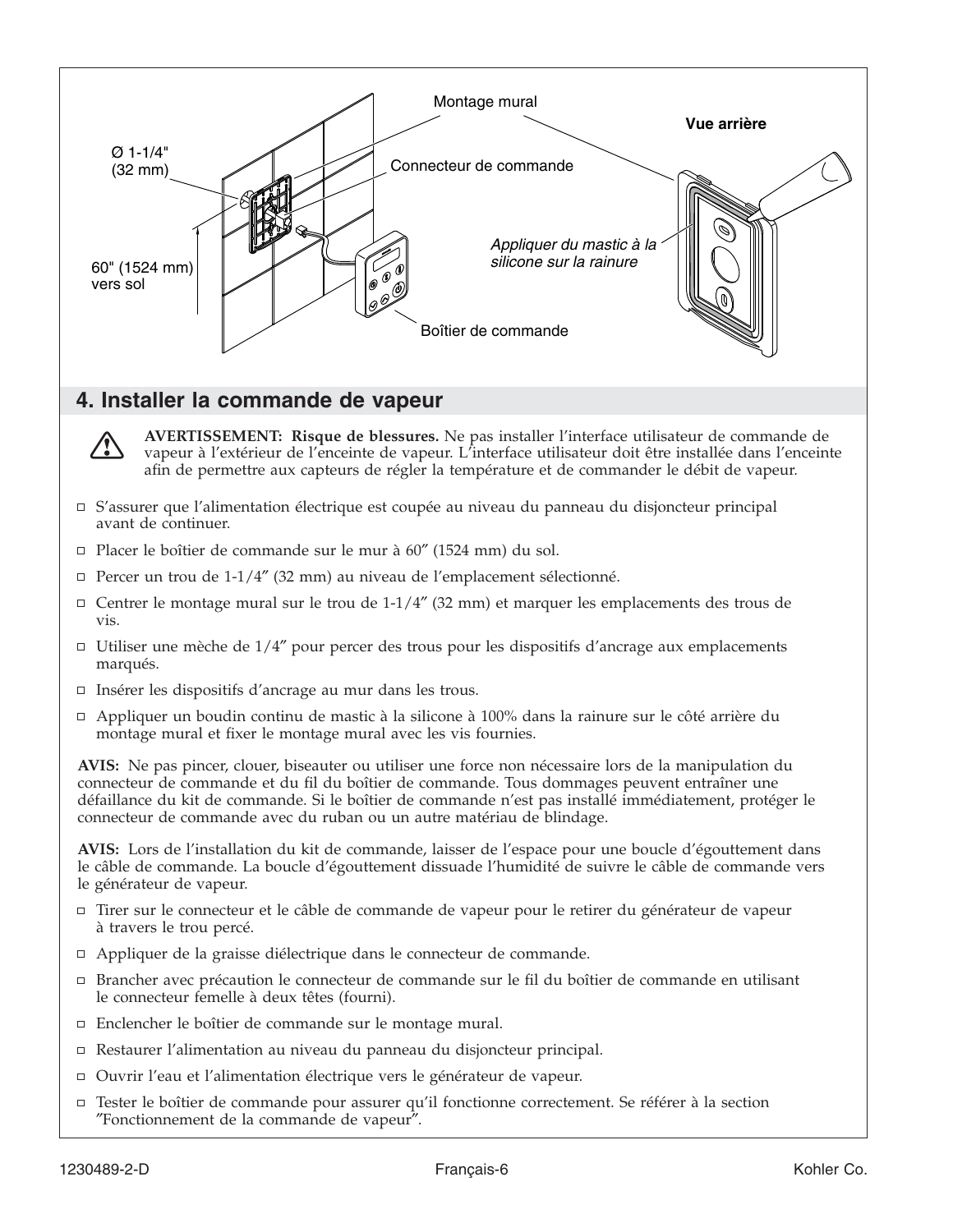## **Installer la commande de vapeur (cont.)**

Laisser prendre le mastic pendant 24 heures avant utilisation.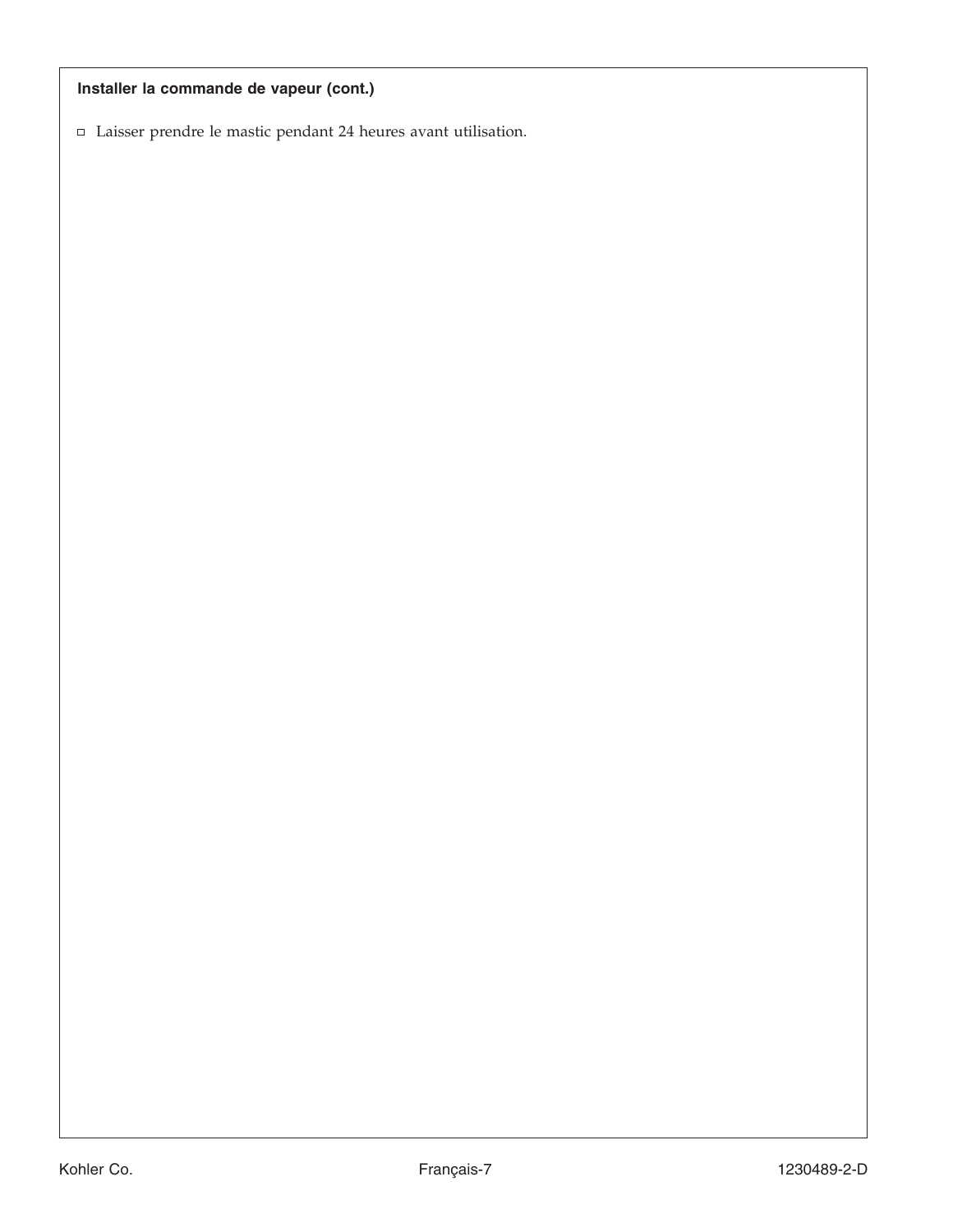

## **5. Faire fonctionner la commande de vapeur**

#### **Fonctionnement de la commande de vapeur**

**REMARQUE:** L'horloge est toujours affichée lorsque le générateur de vapeur est utilisé.

- Appuyer sur le bouton ″Marche/Arrêt″ pour faire démarrer le générateur de vapeur.
- Lorsque l'on appuie sur le bouton ″Marche/Arrêt″, le voyant vert s'allume sur le bouton. Le voyant reste allumé jusqu'à ce que l'unité soit éteinte. L'affichage indique ″On″ pendant les 3 premières minutes de fonctionnement si les réglages ne sont pas modifiés.
- Appuyer de nouveau sur le bouton ″Marche/Arrêt″ pour arrêter le générateur de vapeur. Le voyant vert du bouton ″Marche/Arrêt″ s'éteint et l'affichage indique ″Off″ pendant 5 secondes, puis retourne à l'affichage de l'horloge.

**REMARQUE:** Lorsque l'unité est mise en marche, les réglages de la durée et de la température de vapeur seront ceux des réglages de l'utilisateur précédent. Une nouvelle unité de commande de vapeur est fournie préréglée pour fonctionner à 113°F (45°C) pendant 15 minutes.

#### **Fonctionnement de la commande de vapeur**

**REMARQUE:** S'assurer que l'unité de commande de vapeur est en marche avant d'effectuer l'un des réglages suivants.

- Appuyer sur le bouton ″Température″ et l'affichage fait clignoter le réglage de température précédent. Pour ajuster la température de la chambre de vapeur, appuyer sur les boutons ″Augmenter″ ou ″Diminuer″ pour élever ou abaisser la température de la chambre de vapeur. La température maximale permise est de 125°F (52°C) et la température de fonctionnement minimum est de 90°F (32°C).
- Au bout de 5 secondes, le clignotement s'arrête et la température de la chambre de vapeur est affichée au fur et à mesure des changements de la température cible.
- Appuyer sur le bouton ″Minuterie″ et l'affichage fait clignoter le réglage du temps de fonctionnement précédent. Appuyer sur les boutons ″Augmenter″ ou ″Diminuer pour régler la configuration de minuterie plus haut ou plus bas. Le clignotement s'arrête au bout de 5 secondes et la configuration de la minuterie s'affiche. Si l'on n'appuie pas sur les boutons ″Augmenter″ ou ″Diminuer″, la minuterie continue à compter à rebours. Le temps de fonctionnement minimum est 10 minutes, et le temps maximum permis est 20 minutes.
- Appuyer sur le bouton ″Horloge″ et l'affichage fait clignoter l'heure du jour configurée actuellement. Appuyer sur les boutons ″Augmenter″ ou ″Diminuer″ pour régler l'heure du jour. Le clignotement s'arrête au bout de 5 secondes et l'heure configurée s'affiche.
- □ Appuyer sur le bouton "Marche/Arrêt" pour arrêter le générateur de vapeur et quitter la chambre de vapeur n'importe quand. L'affichage indique ″Off″ pendant 5 secondes puis se met à défaut à l'heure de l'horloge configurée.
- Modifier la lecture de la température entre les degrés Fahrenheit et Celsius en appuyant et en continuant à appuyer sur le bouton ″Température″ pendant 3 secondes.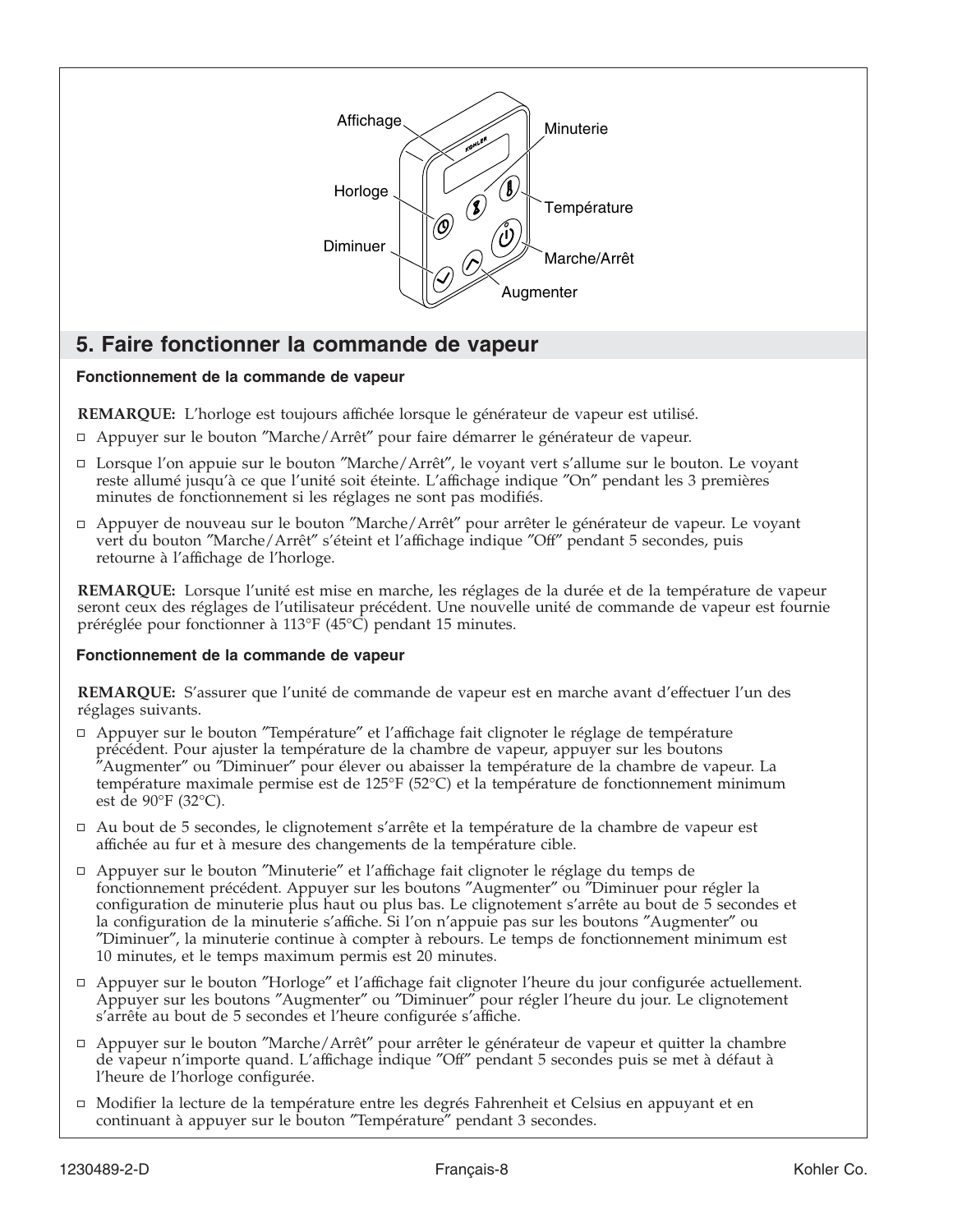#### **Faire fonctionner la commande de vapeur (cont.)**

#### **Fonction de nettoyage sous pression**



**AVERTISSEMENT: Risque de blessures.** La température de la chambre de vapeur sera extrêmement élevée lorsque la fonction de nettoyage sous pression est activée. **Ne pas** entrer dans la chambre de vapeur pendant que la fonction de nettoyage sous pression est en cours.

**IMPORTANT!** L'utilisateur recevra automatiquement l'instruction d'activer la fonction de nettoyage sous pression au bout de 600 minutes d'utilisation du générateur de vapeur. L'affichage indique "run" "PCLn." Le générateur de vapeur peut être utilisé trois fois après l'affichage du message ″run″ ″PLCn″, puis le générateur de vapeur ne fonctionnera pas avant que le cycle de nettoyage sous pression ne soit terminé.

**REMARQUE:** De l'eau s'écoule généralement de la tête de diffusion de vapeur lorsque la fonction de nettoyage sous pression est activée. Ceci est un fonctionnement normal pendant le cycle de nettoyage sous pression.

**REMARQUE:** Le cycle de nettoyage sous pression doit être entièrement terminé avant que le fonctionnement normal du générateur de vapeur puisse recommencer.

Pour activer la fonction de nettoyage sous pression, appuyer simultanément sur les boutons ″Minuterie,″ ″Augmenter″ et ″Diminuer″ et continuer à appuyer pendant 5 secondes. L'affichage indique ″PCLn,″ ″On,″ puis compte le temps du cycle de la fonction de nettoyage sous pression à rebours jusqu'à ce que le processus de nettoyage soit terminé. Le cycle de nettoyage peut durer jusqu'à 45 minutes et s'arrête automatiquement lorsqu'il est terminé.

**REMARQUE:** Si l'alimentation électrique vers le générateur de vapeur est interrompue pendant la fonction de nettoyage sous pression, le cycle de nettoyage sous pression doit être redémarré une fois que l'alimentation électrique a été restaurée.

## **Entretien et nettoyage**

Pour obtenir les meilleurs résultats possibles, prendre ce qui suit en considération lors de l'entretien de votre produit KOHLER:

- Toujours tester la solution de nettoyage sur une surface non visible avant de l'appliquer sur l'ensemble de la surface.
- Essuyer les surfaces et rincer complètement avec de l'eau immédiatement après l'application du nettoyant. Rincer et sécher tout éclaboussement sur les surfaces avoisinantes.
- Ne pas laisser les nettoyants tremper sur les surfaces.
- Utiliser une éponge ou un chiffon doux et humide. Ne jamais utiliser de matériau abrasif tel qu'une brosse ou une éponge à récurer pour nettoyer les surfaces.

Pour obtenir des renseignements détaillés sur le nettoyage et les produits à considérer, consulter le site www.kohler.com/clean. Pour commander des renseignements sur& le nettoyage, appeler le 1-800-456-4537.

## **Garantie**

## **GARANTIE LIMITÉE DE TROIS ANS pour le générateur de vapeur KOHLER**

Kohler garantit les appareils générateurs de vapeur fabriqués après le 15 Septembre 2001, à l'acquéreur d'origine contre tout vice de matériau et de fabrication lors d'une utilisation domestique normale pendant trois (3) ans à partir de la date d'installation. Cette garantie s'applique uniquement aux générateurs de vapeur KOHLER installés aux États-Unis, au Canada ou au Mexique (″Amérique du Nord″).

Si un vice est décelé lors d'une utilisation domestique normale, Kohler Co. choisira, à sa discrétion, la réparation, le remplacement ou la correction appropriée. Tout dommage dû à un accident, un mauvais usage ou un mauvais traitement n'est pas couvert par la présente garantie. Une preuve d'achat (ticket de caisse d'origine) doit être présentée à Kohler Co. avec toutes les réclamations au titre de la garantie. Kohler Co. n'est pas responsable des frais de main-d'œuvre, d'enlèvement, d'installation ou de tout autre frais indirect. La responsabilité de Kohler Co. ne dépassera en aucun cas le prix d'achat de l'appareil.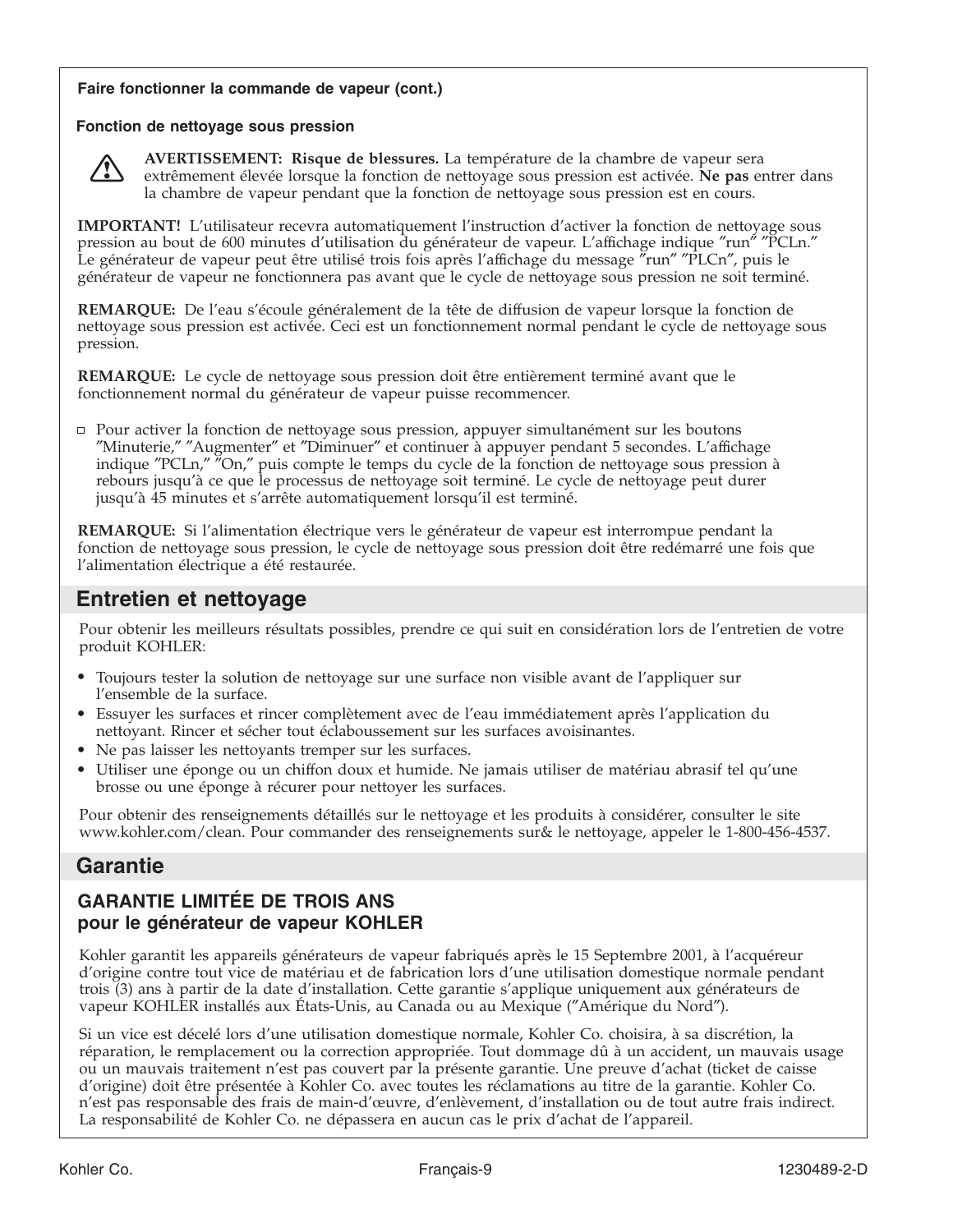#### **Garantie (cont.)**

Si cet appareil est utilisé commercialement ou en dehors d'Amérique du Nord, Kohler Co. garantit l'appareil contre tout vice de matériau et de fabrication pour un (1) an à partir de la date d'installation dudit appareil, et toutes les autres modalités de la présente garantie s'appliquent à l'exception de sa durée.

Pour obtenir le service de garantie, contacter Kohler Co., par l'intermédiaire du vendeur, plombier, centre de rénovation ou revendeur par internet, ou bien par écrit à l'adresse suivante Kohler Co., Attn.: Customer Care Center, 444 Highland Drive, Kohler, WI 53044, USA, ou appeler le 1-800-4-KOHLER (1-800-456-4537) à partir des É.-U. et du Canada, et le 001-800-456-4537 à partir du Mexique, ou consulter le site www.kohler.com aux É.-U., www.ca.kohler.com à partir du Canada, ou www.mx.kohler.com au Mexique.

**KOHLER CO. ET/OU LE REVENDEUR FOURNISSENT CES GARANTIES AU LIEU ET PLACE DE TOUTES AUTRES GARANTIES, EXPRESSES OU TACITES, Y COMPRIS LES GARANTIES TACITES DE COMMERCIALITÉ ET D'ADAPTATION À UN USAGE PARTICULIER. KOHLER CO. ET/OU LE REVENDEUR DÉCLINENT TOUTE RESPONSABILITÉ CONTRE LES DOMMAGES PARTICULIERS, ACCESSOIRES OU INDIRECTS. Certains états et provinces ne permettent pas de limite sur la durée de la garantie tacite, ni l'exclusion ou la limite des dommages particuliers, accessoires ou indirects, et, par conséquent, lesdites limites et exclusions peuvent ne pas s'appliquer à votre cas. Cette garantie vous donne des droits juridiques particuliers. Vous pouvez également avoir d'autres droits qui varient d'un état ou d'une providence à l'autre.**

**Ceci constitue la garantie écrite exclusive de Kohler Co.**

#### **Dépannage**

**REMARQUE:** Les étapes de dépannage ci-dessous s'appliquent principalement à la commande de vapeur. Pour des problèmes de générateur de vapeur, se reporter à la section ″Dépannage″ dans les instructions d'installation du générateur de vapeur.

**REMARQUE:** Pour tout renseignement sur les pièces de rechange, visiter la page du produit sur le site kohler.com/serviceparts.

Ce guide de dépannage est seulement destiné à fournir une aide d'ordre général. Pour des problèmes ou questions concernant l'entretien et l'installation, composer le 1-800-4KOHLER.

| Symptômes                                               | Causes probables                                                                                                                  | Action recommandée                                                                                                                                                                           |
|---------------------------------------------------------|-----------------------------------------------------------------------------------------------------------------------------------|----------------------------------------------------------------------------------------------------------------------------------------------------------------------------------------------|
| <b>1.</b> L'erreur 1, 2, 3, 4, 7, ou<br>8 est affichée. | A. Un bouton est coincé sur l'interface<br>utilisateur.                                                                           | Couper l'alimentation électrique<br>A.<br>vers le générateur de vapeur et<br>essayer de libérer le bouton<br>coincé. Restaurer l'alimentation<br>électrique pour le générateur de<br>vapeur. |
|                                                         | L'interface utilisateur est<br>В.<br>endommagée.                                                                                  | Appeler le service après-vente en<br>В.<br>utilisant les renseignements<br>fournis sur la page arrière de ce<br>manuel.                                                                      |
| L'erreur 5 est affichée.                                | A. Le niveau d'eau du réservoir est trop<br>bas (le voyant d'état vert sur le<br>générateur de vapeur est allumé).                | A. Inspecter la grille d'entrée d'eau<br>et la nettoyer si nécessaire.<br>S'assurer que la vanne d'arrivée<br>d'eau est en marche et que de<br>l'eau est fournie au générateur de<br>vapeur. |
|                                                         | <b>B.</b> La limite de température du<br>réservoir est dépassée (le voyant<br>d'état vert du générateur de vapeur<br>est allumé). | Appeler le service après-vente en<br>В.<br>utilisant les informations fournies<br>sur la page arrière de ce manuel.                                                                          |
|                                                         | C. Les composants internes du<br>générateur de vapeur ne<br>fonctionnent pas correctement.                                        | C. S'adresser au service après-vente<br>en utilisant les renseignements<br>fournis sur la page arrière de ce<br>manuel.                                                                      |
|                                                         |                                                                                                                                   |                                                                                                                                                                                              |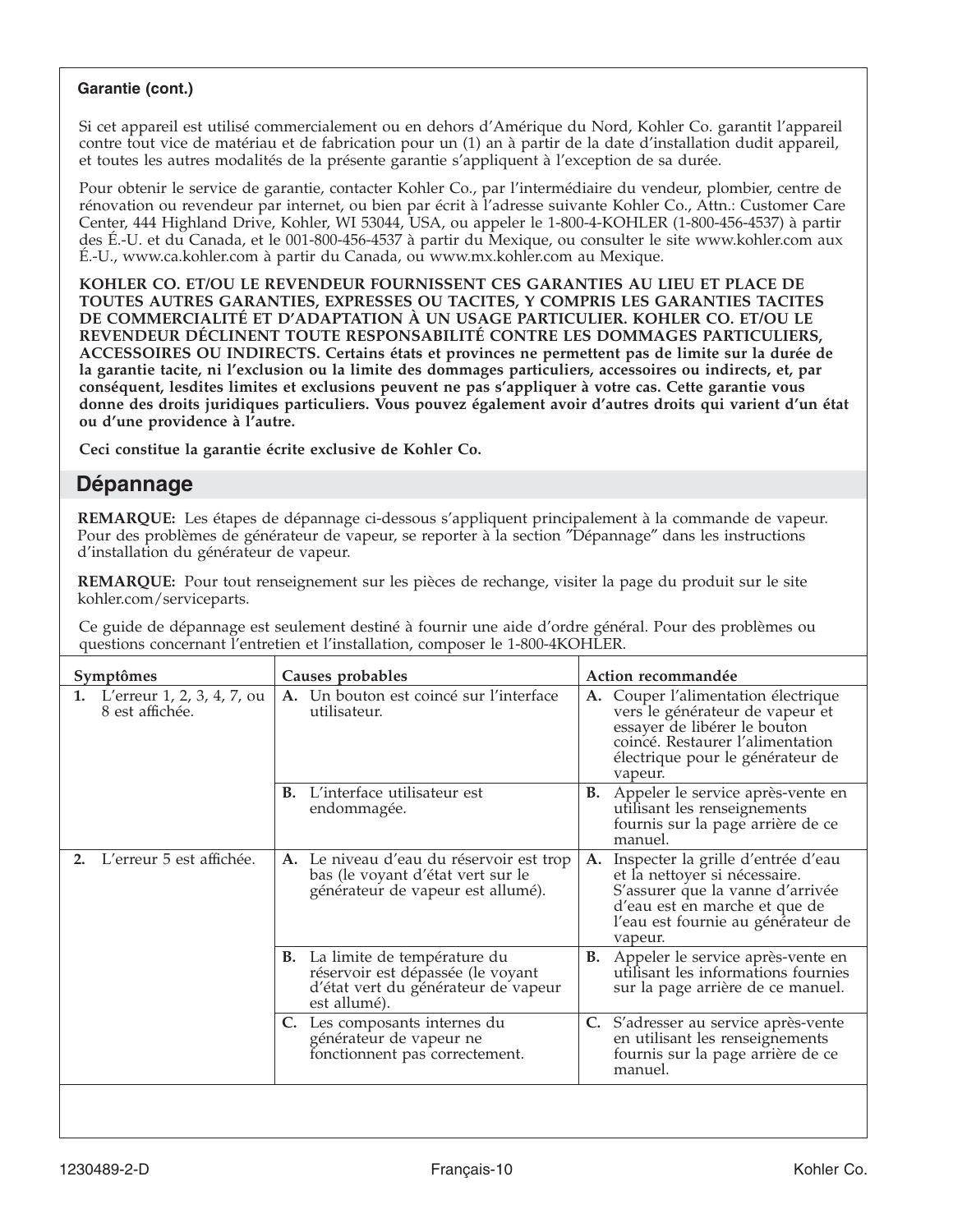| Dépannage (cont.) |                                                                                                      |                                                                                                                                                                              |                                                                                                                                                                                                                                                                                                                           |
|-------------------|------------------------------------------------------------------------------------------------------|------------------------------------------------------------------------------------------------------------------------------------------------------------------------------|---------------------------------------------------------------------------------------------------------------------------------------------------------------------------------------------------------------------------------------------------------------------------------------------------------------------------|
|                   | Symptômes                                                                                            | Causes probables                                                                                                                                                             | Action recommandée                                                                                                                                                                                                                                                                                                        |
|                   | 3. L'erreur 6 est affichée.                                                                          | A. L'interface utilisateur est installée<br>trop près de la tête de diffusion de<br>vapeur.                                                                                  | A. Déplacer l'interface utilisateur<br>pour la mettre loin de la tête de<br>diffusion de vapeur.                                                                                                                                                                                                                          |
| 4.                | L'affichage est vide.                                                                                | A. Une alimentation non adéquate est<br>fournie au générateur de vapeur (le<br>voyant d'état vert du générateur de<br>vapeur est éteint).                                    | A1. Fournir une alimentation<br>adéquate au générateur de<br>vapeur. Si nécessaire, utiliser le<br>kit d'essai fourni pour assurer<br>que le générateur de vapeur<br>fonctionne correctement.<br>A2. S'adresser au service après-vente<br>en utilisant les renseignements<br>fournis sur la page arrière de ce<br>manuel. |
|                   |                                                                                                      | <b>B.</b> L'interface utilisateur ne reçoit pas<br>d'alimentation en provenance du<br>générateur de vapeur (le voyant<br>d'état vert du générateur de vapeur<br>est allumé). | <b>B.</b> Utiliser le kit d'essai et les<br>instructions fournis pour<br>identifier la source du problème.                                                                                                                                                                                                                |
|                   |                                                                                                      | L'interface utilisateur est<br>C.<br>endommagée (le voyant d'état vert<br>du générateur de vapeur est allumé).                                                               | C. S'adresser au service après-vente<br>en utilisant les renseignements<br>fournis sur la page arrière de ce<br>manuel.                                                                                                                                                                                                   |
| 5.                | De l'eau s'écoule de la<br>tête de diffusion de<br>vapeur.                                           | A. Fonctionnement normal.                                                                                                                                                    | A. Une petite quantité d'eau s'écoule<br>généralement de la tête de<br>diffusion de vapeur juste avant,<br>pendant et après l'utilisation du<br>générateur de vapeur, et<br>également lorsque la fonction de<br>nettoyage sous pression est<br>activée.                                                                   |
|                   |                                                                                                      | B. Les conduites d'arrivée d'eau sont<br>connectées incorrectement.                                                                                                          | <b>B.</b> Examiner le guide d'installation<br>du générateur de vapeur et<br>réinstaller les conduites d'arrivée<br>d'eau aux emplacements<br>appropriés.                                                                                                                                                                  |
|                   |                                                                                                      | C. Les composants internes du<br>générateur de vapeur ne<br>fonctionnent pas correctement.                                                                                   | C1. Couper l'arrivée d'eau vers le<br>générateur de vapeur. Si possible,<br>vidanger le réservoir. Ouvrir<br>lentement la vanne d'arrivée<br>d'eau pour remplir le générateur<br>de vapeur.                                                                                                                               |
|                   |                                                                                                      |                                                                                                                                                                              | C2. S'adresser au service après-vente<br>en utilisant les renseignements<br>fournis sur la page arrière de ce<br>manuel.                                                                                                                                                                                                  |
|                   | 6. Aucune vapeur au<br>bout de 5 minutes<br>après avoir mis le<br>générateur de vapeur<br>en marche. | A. Une erreur s'est produite.                                                                                                                                                | A. Examiner l'interface utilisateur<br>pour y rechercher des messages<br>d'erreur. Si un message d'erreur<br>apparaît, faire un dépannage du<br>message d'erreur approprié de la<br>liste ci-dessus.                                                                                                                      |
|                   |                                                                                                      | Le point de consigne de température<br>В.<br>a déjà été atteint.                                                                                                             | Vérifier que le point de consigne<br>В.<br>de la température est supérieur à<br>la température actuelle de la<br>chambre de vapeur. Augmenter le<br>point de consigne de la<br>température si souhaité.                                                                                                                   |
|                   |                                                                                                      |                                                                                                                                                                              |                                                                                                                                                                                                                                                                                                                           |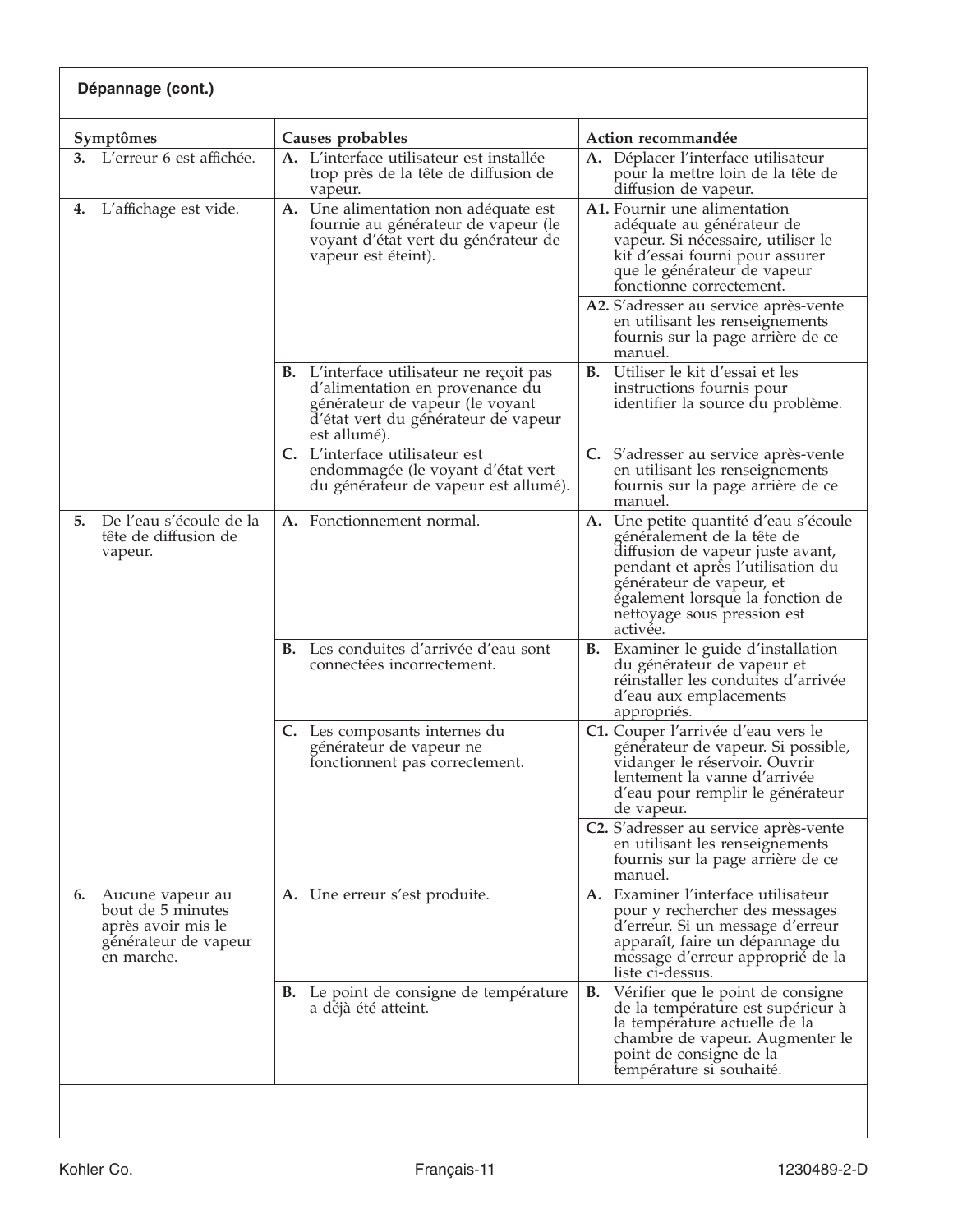| Symptômes                                                                 | Causes probables                                                                                                                          | Action recommandée                                                                                                                                                                                   |
|---------------------------------------------------------------------------|-------------------------------------------------------------------------------------------------------------------------------------------|------------------------------------------------------------------------------------------------------------------------------------------------------------------------------------------------------|
|                                                                           | C. Une alimentation non adéquate est<br>fournie au générateur de vapeur (le<br>voyant d'état vert du générateur de<br>vapeur est éteint). | C1. Fournir une alimentation<br>adéquate au générateur de<br>vapeur. Utiliser le kit d'essai<br>fourni, si nécessaire, pour assurer<br>que le générateur de vapeur<br>fonctionne correctement.       |
|                                                                           |                                                                                                                                           | C2. S'adresser au service après-vente<br>en utilisant les renseignements<br>fournis sur la page arrière de ce<br>manuel.                                                                             |
|                                                                           | <b>D.</b> La conduite de vapeur ou la tête de<br>diffusion de vapeur est bloquée.                                                         | D. Examiner la conduite de vapeur<br>et la tête de diffusion de vapeur<br>pour y rechercher une<br>obstruction. Eliminer toute<br>obstruction.                                                       |
|                                                                           | Le générateur de vapeur est<br>Е.<br>endommagé.                                                                                           | E. S'adresser au service après-vente<br>en utilisant les renseignements<br>fournis sur la page arrière de ce<br>manuel.                                                                              |
| Impossible de voir<br>7.<br>l'horloge ou le<br>changement de<br>réglages. | A. Le bouton "Marche/Arrêt" a été mis<br>en position d'arrêt.                                                                             | A. Appuyer sur le bouton<br>"Marche/Arrêt" sur l'interface<br>utilisateur.                                                                                                                           |
| La vapeur s'est arrêtée.<br>8.                                            | A. Une erreur s'est produite.                                                                                                             | A. Examiner l'interface utilisateur<br>pour y rechercher des messages<br>d'erreur. Si un message d'erreur<br>apparaît, faire un dépannage du<br>message d'erreur approprié de la<br>liste ci-dessus. |
|                                                                           | <b>B.</b> La limite du temps de la session est<br>atteinte ou le point de consigne de la<br>température est atteint.                      | <b>B.</b> Redémarrer la minuterie de la<br>session ou augmenter le point de<br>consigne de température pour<br>démarrer un autre cycle de<br>vapeur.                                                 |
|                                                                           | C. L'alimentation fournie au générateur<br>de vapeur était intermittente ou a été<br>arrêtée.                                             | Fournir une alimentation<br>C.<br>constante au générateur de<br>vapeur.                                                                                                                              |
| L'affichage indique<br>9.<br>"run" "PCLn."                                | A. La fonction de nettoyage sous<br>pression doit être activée pour<br>maintenir le système de générateur<br>de vapeur.                   | A. Appuyer sur les boutons<br>"Minuterie," "Vers le haut," et<br>"Vers le bas" pendant 5 secondes<br>pour activer le cycle de nettoyage<br>sous pression. Consulter les<br>instructions de ce guide. |
|                                                                           |                                                                                                                                           |                                                                                                                                                                                                      |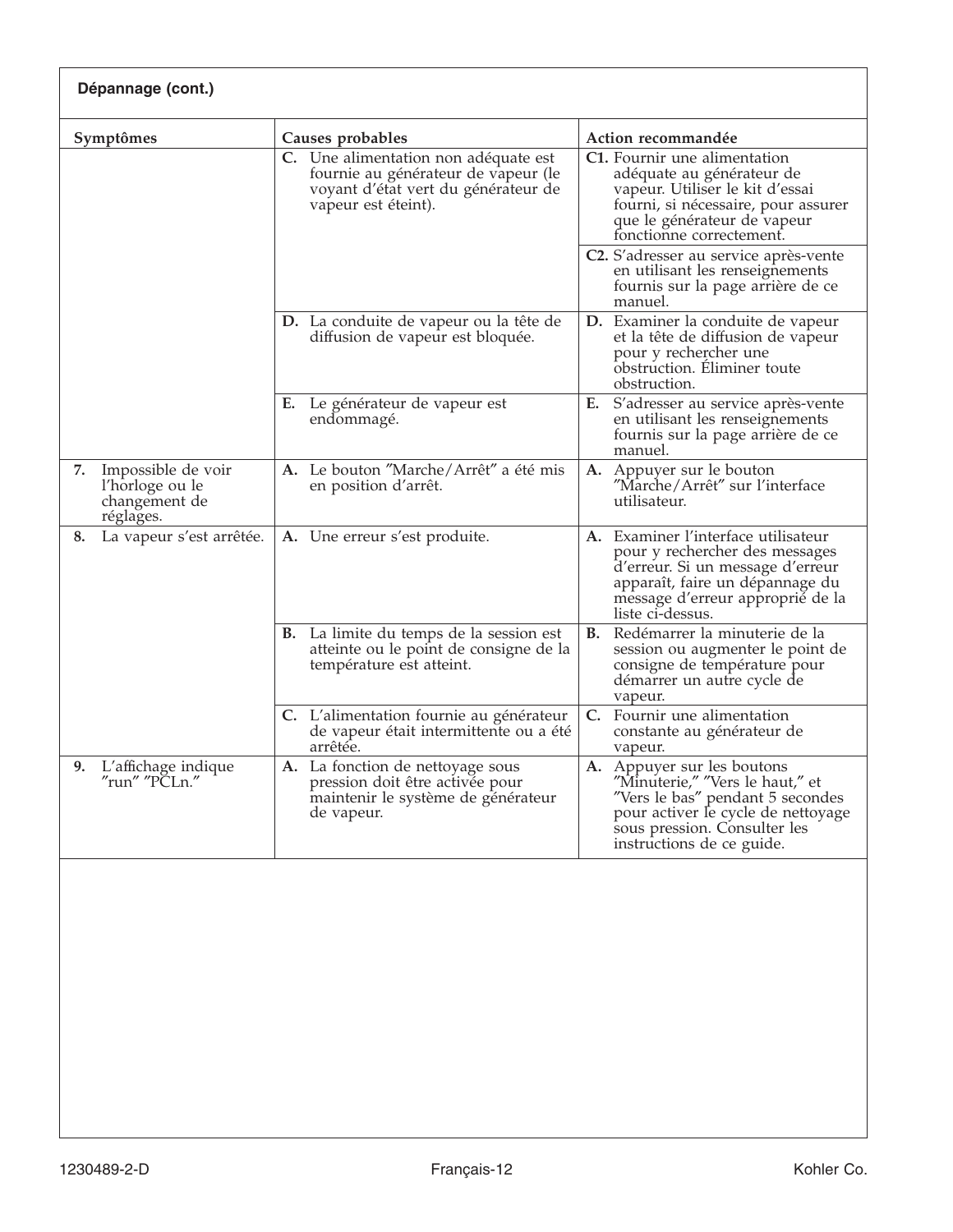## Guía de instalación y cuidado Kit de control de vapor



### **Antes de comenzar**



**PRECAUCIÓN: Riesgo de electrocución.** Antes de realizar estos pasos de instalación, desconecte el suministro eléctrico al área de trabajo en el panel principal de interruptores de circuito.

**PRECAUCIÓN: Riesgo de reacción alérgica.** Antes de agregar aceites, terapias aromáticas o productos para la piel en el depósito para aromaterapia, asegúrese de que no causen reacciones alérgicas al usuario.

**AVISO:** Use esta unidad únicamente con el fin para el que ha sido fabricada, tal como se especifica en este manual. **NO** use accesorios que no recomiende Kohler Co.

- Revise el producto en busca de daños durante el transporte. No instale la unidad si está dañada. Comuníquese con el Centro de Atención al Cliente de Kohler Co. mediante la información de la página posterior de este manual.
- Cumpla todos los códigos locales de electricidad y de plomería. Todo el trabajo eléctrico debe hacerlo un electricista capacitado.
- Desconecte todo el suministro eléctrico antes de hacer conexiones eléctricas.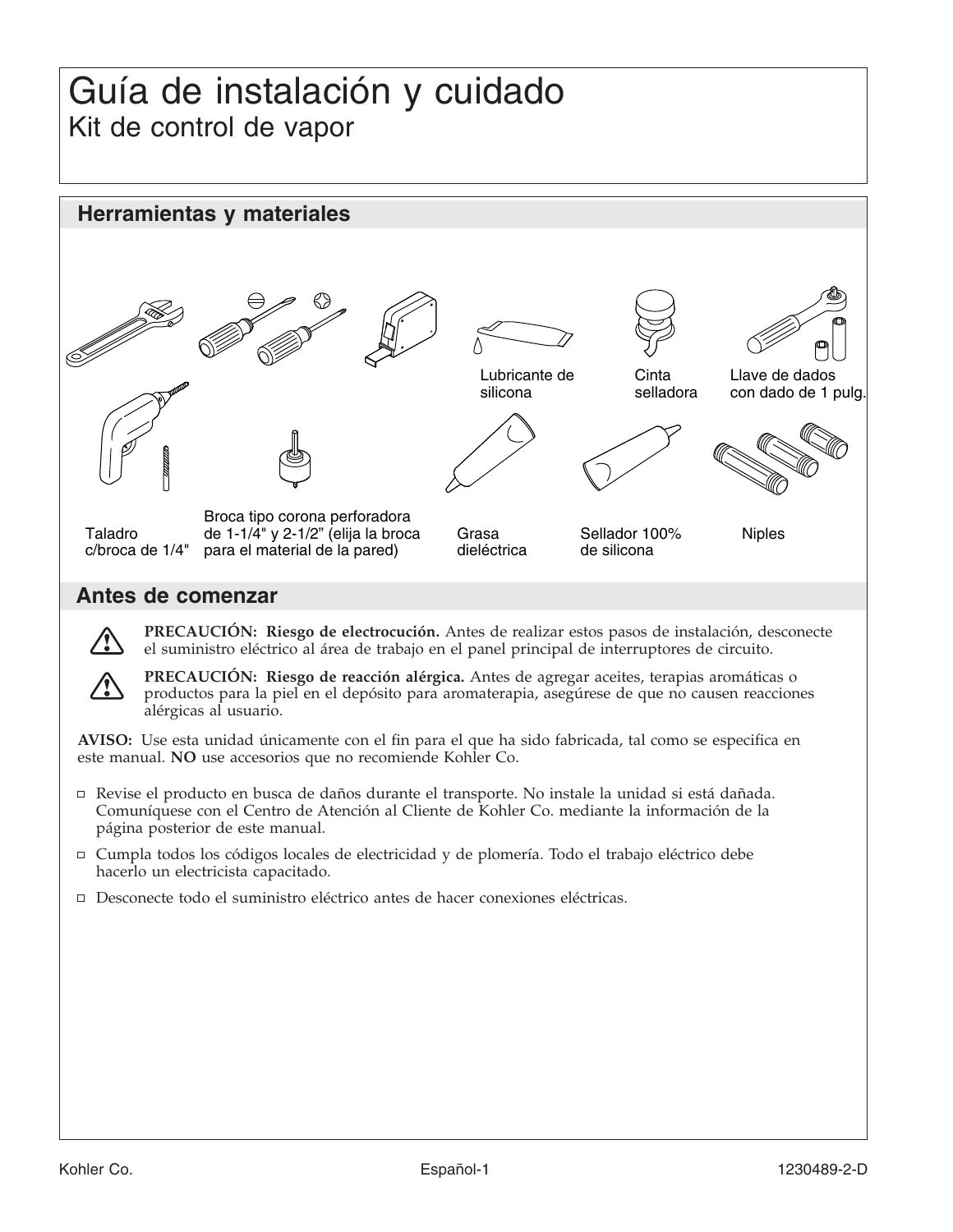

## **Opciones de distribución**

## **1. Revise la distribución**

**PRECAUCIÓN: Riesgo de lesiones personales.** No instale la interface del usuario para control de vapor fuera del recinto de vapor. La interface del usuario debe instalarse dentro del recinto para que los sensores regulen la temperatura y controlen el flujo de vapor.



**PRECAUCIÓN: Riesgo de escaldaduras o quemaduras.** No ubique el cabezal de vapor cerca de un asiento o de una banca, ya que el cabezal de vapor está caliente cuando está funcionando y puede quemar o escaldar al usuario.

**AVISO:** La interface del usuario debe instalarse en la pared opuesta al cabezal de vapor. El cabezal de vapor debe ubicarse lo más lejos posible del área para sentarse.

**AVISO:** Coloque el cabezal de vapor 6″ (152 mm) arriba del piso y a un mínimo de 4-1/2″ (114 mm) del umbral.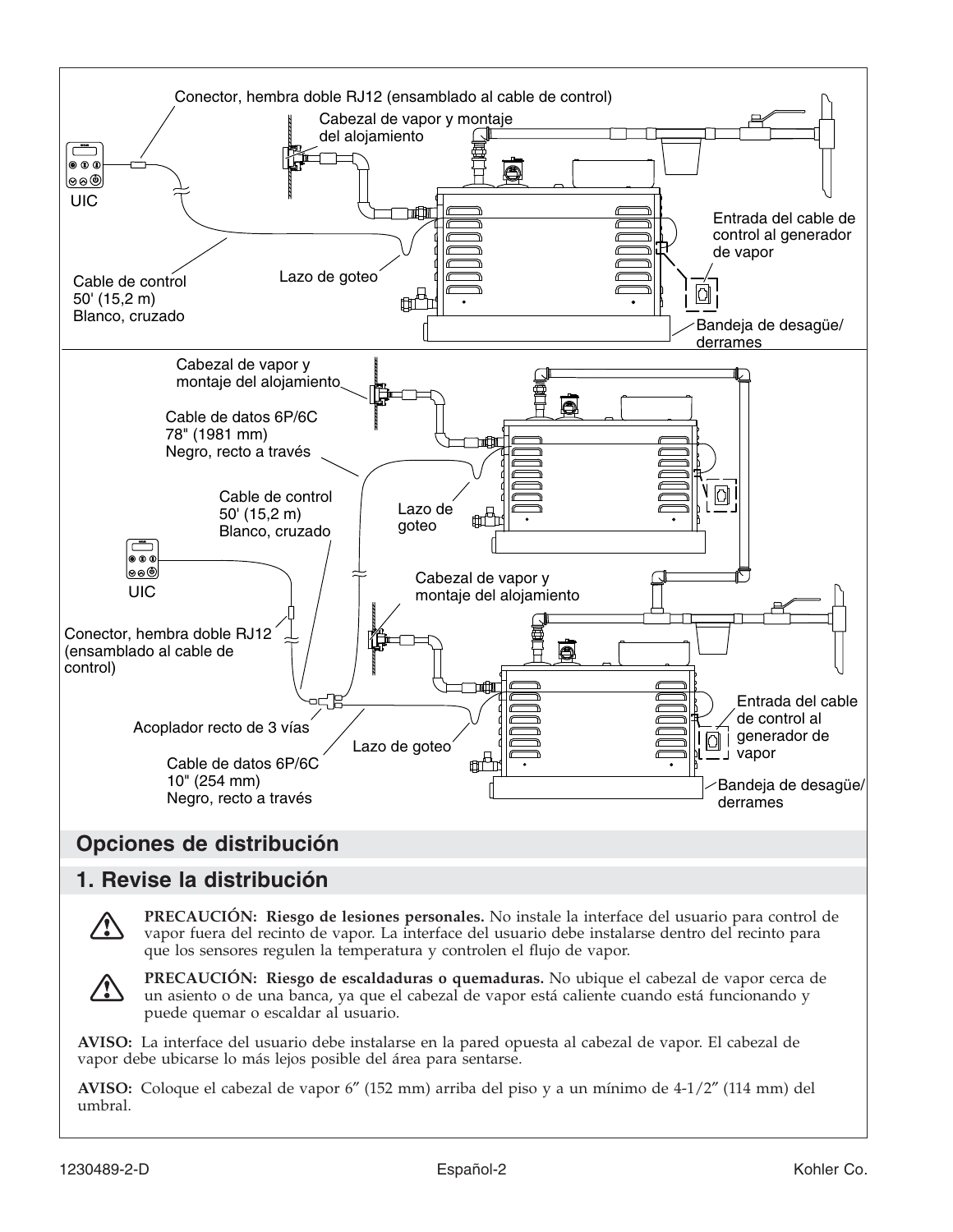#### **Revise la distribución (cont.)**

Revise la distribución que haya sido determinada durante la instalación del generador de vapor. Consulte más información en la guía de instalación del generador de vapor.

- Instale la interface del usuario para control de vapor dentro del recinto de vapor.
- Determine la ubicación del cabezal de vapor o de los cabezales de vapor (en el caso de instalaciones de generadores de vapor dobles).
- Asegúrese de que haya espacio libre entre la línea de vapor y todas las superficies alrededor.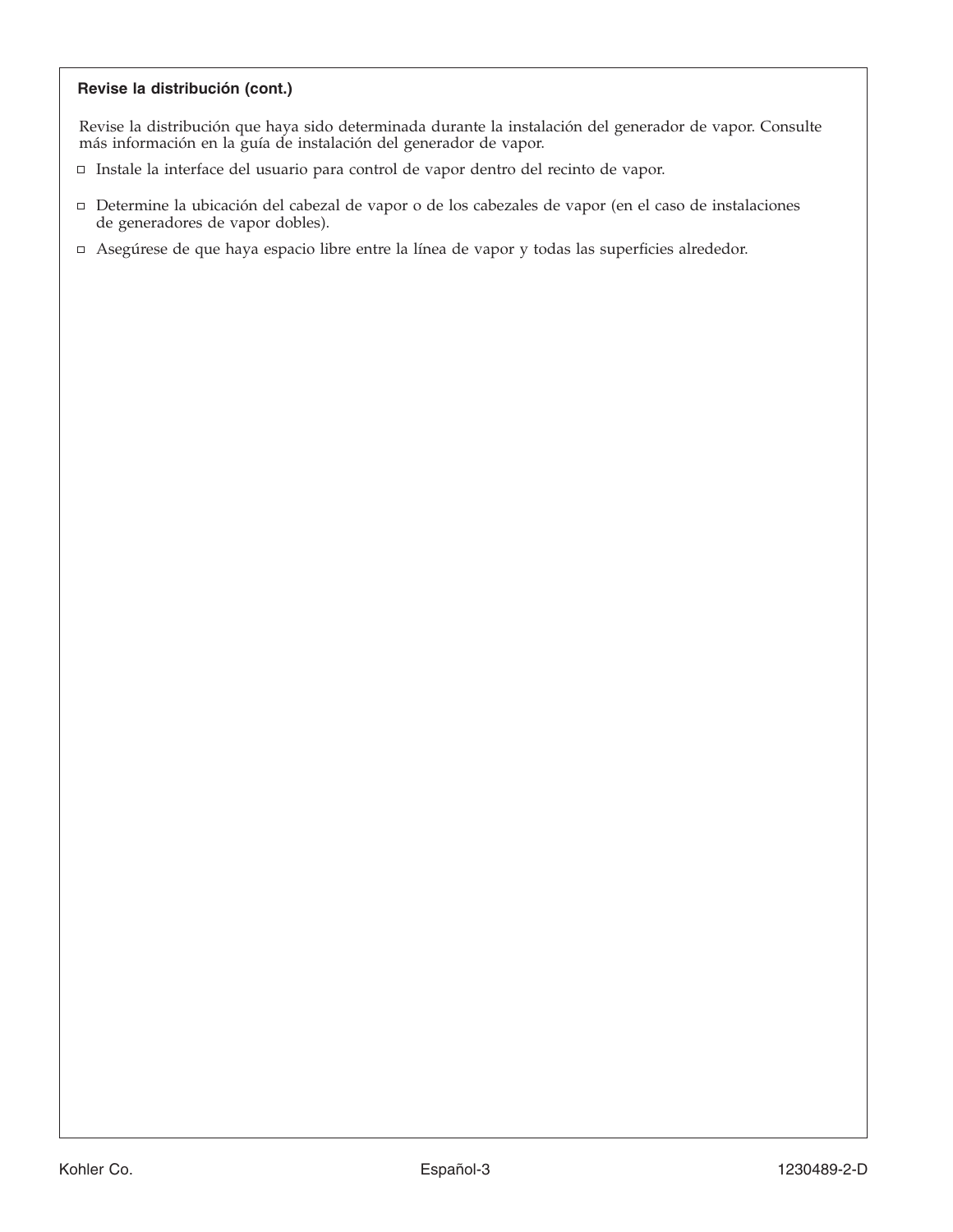

## **2. Prepare el sitio**

**NOTA:** Esta sección continúa la instalación descrita en las instrucciones de instalación del generador de vapor. Cuando sea necesario, consulte más información en las instrucciones de instalación del generador de vapor.

**NOTA:** Si se usan dos cabezales de vapor, debe haber una distancia de por lo menos 12-1/2″ (318 mm) entre los centros de los orificios. No es necesario que los cabezales de vapor estén ubicados en la misma pared. Instale 2 cabezales de vapor en distintas paredes para mejorar la distribución del vapor.

- □ Instale la pared acabada.
- $\Box$  Taladre o corte un orificio de 2-1/2" (64 mm) centrado alrededor del codo en la pared.
- Marque el niple temporal en la pared acabada.
- Retire el niple temporal del codo.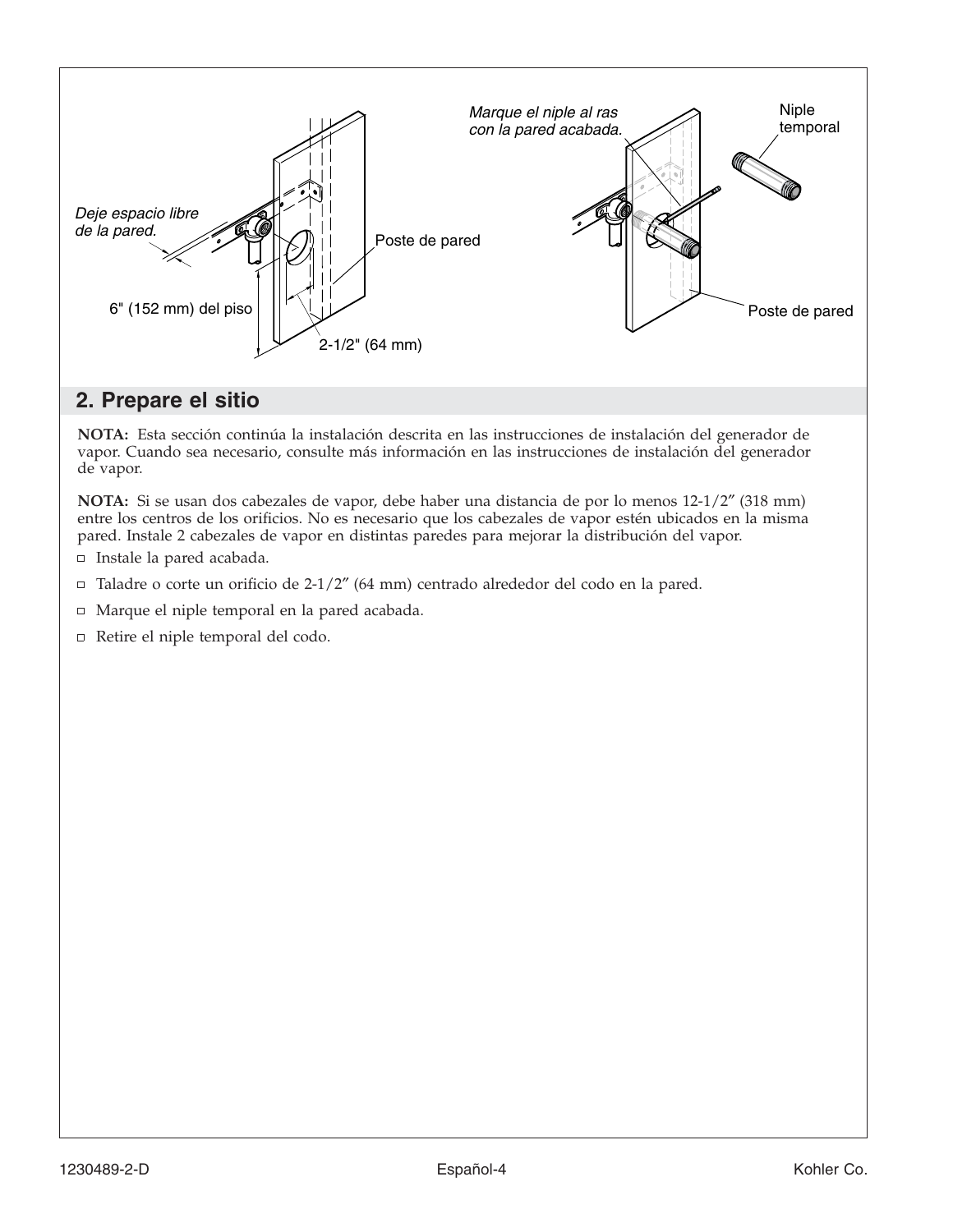

## **3. Instale los cabezales de vapor**

**AVISO:** No obstruya el cabezal de vapor con llaves de paso, tapones o tapas.

- Reste 1-1/4″ (32 mm) de la longitud marcada para determinar el tamaño adecuado del niple.
- $\Box$  Escoja un niple con una longitud a más o menos  $1/8''$  (3 mm) del tamaño apropiado.
- Aplique sellador de roscas en un extremo del niple y enrosque ese extremo en el alojamiento del cabezal de vapor hasta que quede apretado con la fuerza de la mano.
- Aplique sellador de roscas al otro extremo del niple.
- Coloque el empaque alrededor del alojamiento del cabezal de vapor de tal forma que quede entre la pared acabada y la brida del alojamiento del cabezal de vapor.
- Use un dado de 1 pulg. para enroscar el montaje de alojamiento del cabezal de vapor en el codo en la pared.
- Asegúrese de que el empaque esté comprimido y de que se haya logrado un buen sello alrededor de los bordes del alojamiento del cabezal de vapor.
- De ser necesario, use un sellador apropiado para que el sello sea hermético.
- Aplique lubricante de silicona a los arosellos del cabezal de vapor.
- Oprima con cuidado el montaje del cabezal de vapor en su alojamiento, con el depósito para aromaterapia en la parte superior del cabezal de vapor.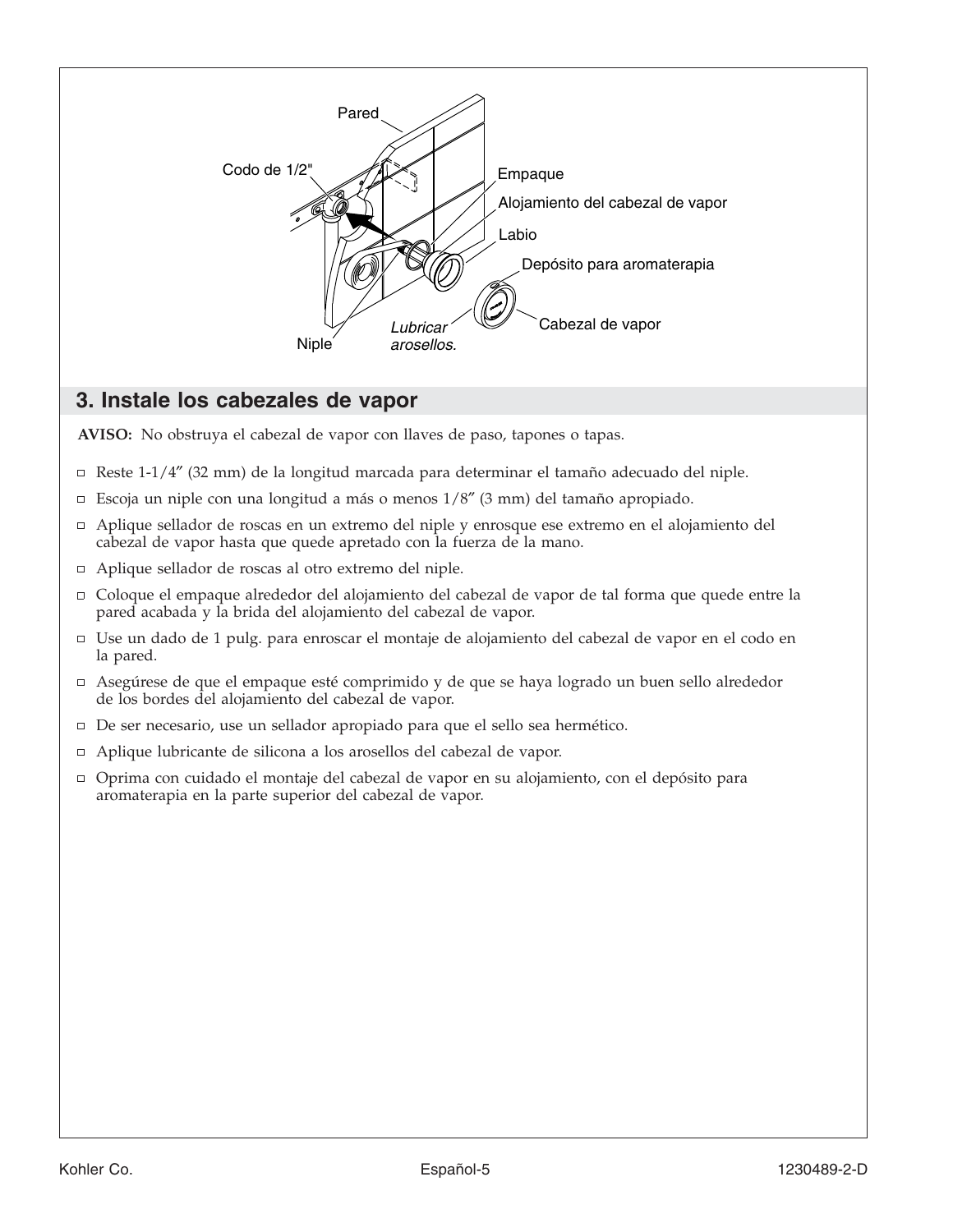

## **4. Instale el control de vapor**



**ADVERTENCIA: Riesgo de lesiones personales.** No instale la interface del usuario para control de vapor fuera del recinto de vapor. La interface del usuario debe ser instalada dentro del recinto para que los sensores regulen la temperatura y controlen el flujo de vapor.

- Antes de seguir adelante, asegúrese de apagar la corriente eléctrica en el panel principal de interruptores de circuito.
- Ubique el cuadro de control en la pared a 60″ (1524 mm) del piso.
- Taladre un orificio de 1-1/4″ (32 mm) en el lugar seleccionado.
- $\Box$  Centre el montaje a la pared en el orificio de 1-1/4" (32 mm), y marque los lugares de los orificios para tornillos.
- $\Box$  Con una broca de 1/4" taladre orificios para los anclajes de pared en los lugares marcados.
- $\Box$  Introduzca los anclajes de pared en los orificios.
- Aplique un hilo continuo de sellador 100 % de silicona en la ranura en el lado posterior del montaje a la pared, y fije el montaje a la pared con los tornillos que se incluyen.

**AVISO:** No pellizque, clave, atore, ni use demasiada fuerza al maniobrar el conector del control y el cable del cuadro de control. Cualquier daño podría ocasionar una falla en el kit de control. Si el cuadro de control no se va a instalar de inmediato, proteja el conector del control con cinta de enmascarar o con algún otro material protector.

**AVISO:** Al instalar el kit de control, deje lugar en el cable de control para un lazo de goteo. El lazo de goteo evita que la humedad siga el cable de control hasta el generador de vapor.

- Pase el conector y el cable del control de vapor del generador de vapor a través del orificio taladrado.
- Aplique grasa dieléctrica en el conector del control.
- Enchufe con cuidado el conector del control al cable del cuadro de control con el conector hembra de doble extremo (provisto).
- Meta a presión el cuadro de control en el montaje a la pared.
- Restaure el suministro eléctrico al panel principal de interruptores de circuito.
- Abra el suministro de agua y encienda la corriente al generador de vapor.
- Pruebe el cuadro de control para asegurarse de que esté funcionando correctamente. Consulte la sección ″Haga funcionar el control de vapor″.
- Antes de usar, deje que el sellador cure durante 24 horas.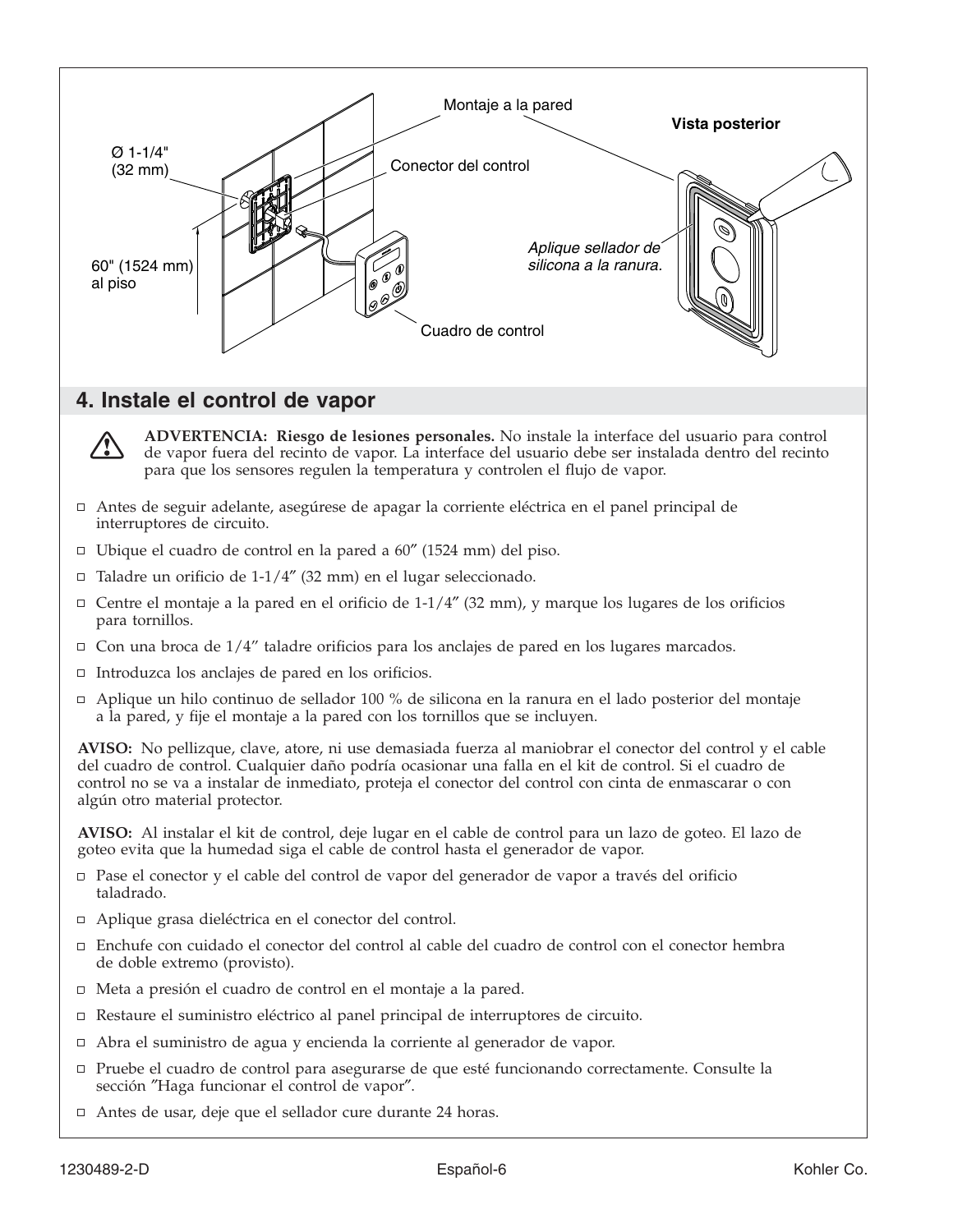

## **5. Haga funcionar el control de vapor**

#### **Funcionamiento del control de vapor**

**NOTA:** El reloj siempre aparece cuando el generador de vapor no está en uso.

- □ Oprima el botón de "encendido" para activar el generador de vapor.
- Cuando se oprime el botón de ″encendido″ se ilumina la luz verde en el botón. La luz permanece iluminada hasta que se apaga la unidad. En el indicador aparece ″On″ durante los primeros 3 minutos de funcionamiento si no se han cambiado las selecciones.
- Oprima el botón de ″encendido″ de nuevo para apagar el generador de vapor. Se apaga la luz verde en el botón de encendido y en el indicador aparece "Off" durante 5 segundos, y luego vuelve a aparecer el reloj.

**NOTA:** Cuando se enciende la unidad, las selecciones de duración y temperatura del vapor serán las selecciones del usuario anterior. Las unidades de control de vapor nuevas vienen establecidas con anticipación a 113°F (45°C) para 15 minutos.

#### **Funcionamiento del control de vapor**

**NOTA:** Asegúrese de que la unidad de control de vapor esté encendida antes de hacer cualquiera de los siguientes ajustes.

- Oprima el botón de ″temperatura″, y en el indicador centellea la selección previa de temperatura. Para ajustar la temperatura del cuarto de vapor, oprima los botones para ″aumentar″ o para ″disminuir″ la temperatura del cuarto de vapor. La temperatura máxima permisible es de 125°F (52°C) y la temperatura mínima de funcionamiento es de 90°F (32°C).
- Después de 5 segundos, la luz centelleante se apaga y la temperatura del cuarto aparece a medida que cambia a la temperatura meta.
- Oprima el botón de ″temporizador″, y en el indicador centellea la selección previa. Oprima los botones de ″aumentar″ o de ″disminuir″ para ajustar la selección de tiempo. Después de 5 segundos, la luz centelleante se apaga y aparece la selección de tiempo. Si no se oprimen los botones de ″aumentar″ o ″disminuir″, el tiempo continúa la cuenta regresiva. El mínimo tiempo de funcionamiento es 10 minutos, y el máximo tiempo permitido es 20 minutos.
- Oprima el botón de ″reloj″, y en el indicador centellea la hora actual. Oprima los botones de ″aumentar″ o de ″disminuir″ para ajustar la hora. Después de 5 segundos, la luz centelleante se apaga y aparece la hora.
- Oprima el botón de ″encendido″ para apagar el generador de vapor en cualquier momento y salir del cuarto de vapor. En el indicador aparece ″Off″ durante 5 segundos y luego vuelve por diseño a la hora.
- Para cambiar la indicación de temperatura entre grados Fahrenheit y Celsius oprima y sostenga oprimido el botón de ″temperatura″ durante 3 segundos.

#### **Función de autolimpieza**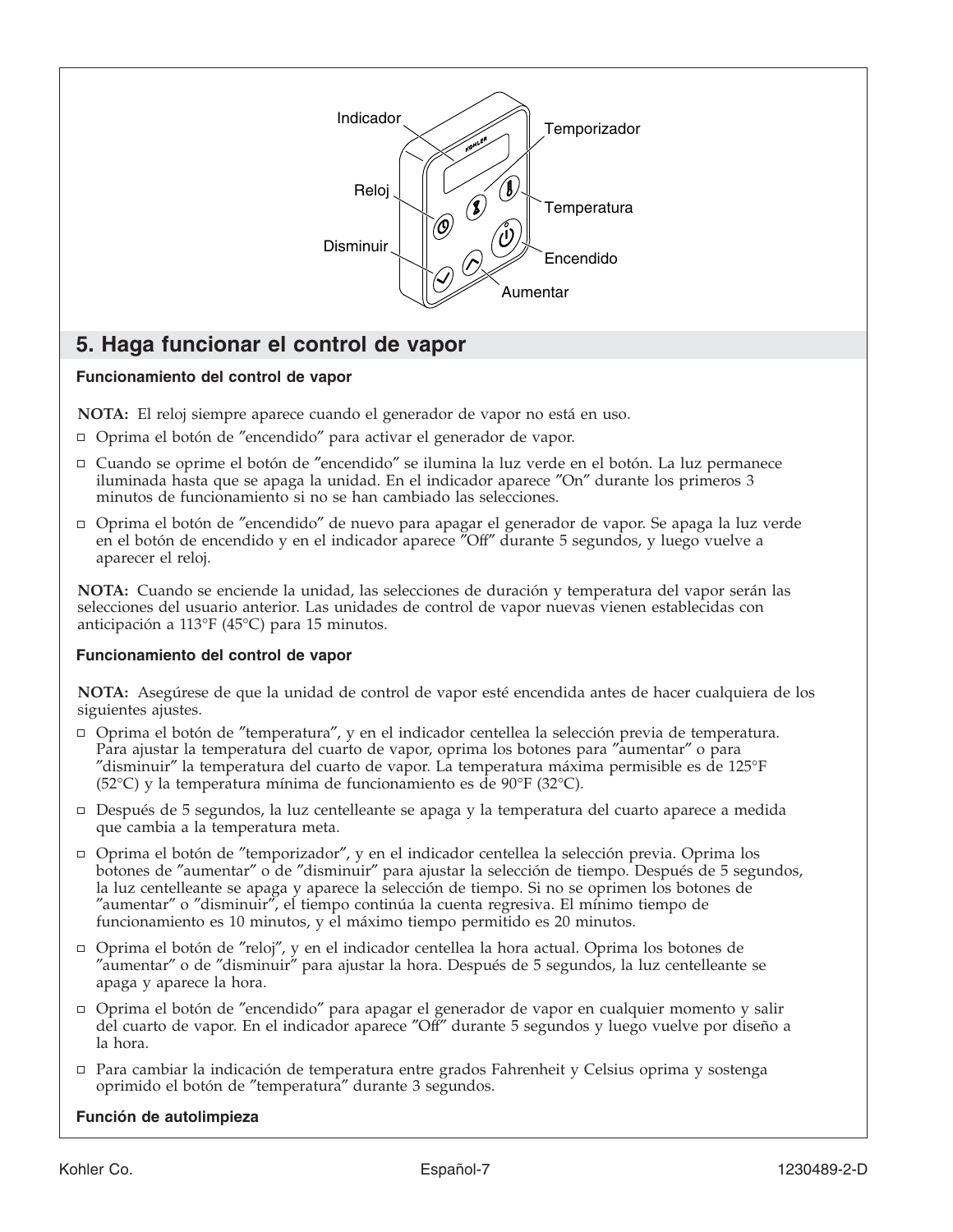#### **Haga funcionar el control de vapor (cont.)**



**ADVERTENCIA: Riesgo de lesiones personales.** La temperatura del cuarto de vapor será demasiado alta cuando se activa la función de autolimpieza. **No** entre al cuarto de vapor mientras la función de autolimpieza esté activada.

**¡IMPORTANTE!** El usuario recibe un aviso automático para que active la función de autolimpieza después de 600 minutos de uso del generador de vapor. En el indicador aparece ″run″ ″PCLn″. El generador de vapor puede usarse tres veces después de que aparece el mensaje ″run″ ″PLCn″, y entonces el generador de vapor no funciona mientras no haya terminado el ciclo de autolimpieza.

**NOTA:** Es típico que salga agua del cabezal de vapor cuando la función de autolimpieza está activa. Este es el funcionamiento normal durante el ciclo de autolimpieza.

**NOTA:** El ciclo de autolimpieza debe terminar por completo antes de que pueda reiniciarse el funcionamiento del generador de vapor.

Para activar la función de autolimpieza, oprima simultáneamente los botones de ″temporizador″, ″aumentar″ y ″disminuir″, y sosténgalos oprimidos durante 5 segundos. En el indicador aparece ″PCLn″, ″On″, y luego aparece la cuenta regresiva del tiempo de la función de autolimpieza hasta que termina el proceso de limpieza. El ciclo de limpieza puede durar hasta 45 minutos, y se apaga automáticamente al terminar.

**NOTA:** Si se interrumpe la corriente eléctrica al generador de vapor durante la función de autolimpieza, es necesario reiniciar el ciclo de autolimpieza una vez que la corriente eléctrica se restaura.

## **Cuidado y limpieza**

Para obtener los mejores resultados, tenga presente lo siguiente al limpiar su producto KOHLER:

- Siempre pruebe la solución de limpieza en un área oculta antes de aplicarla a toda la superficie.
- Limpie con un paño las superficies, y enjuague completa e inmediatamente con agua después de haber aplicado algún limpiador. Enjuague y seque las superficies cercanas donde hayan caído salpicaduras.
- No deje mucho tiempo los limpiadores en las superficies.
- Utilice una esponja humedecida, o un paño suave y húmedo. Para limpiar las superficies nunca utilice materiales abrasivos, como cepillos o estropajos.

Para obtener información detallada de limpieza y de productos a considerar, visite www.kohler.com/clean. Para solicitar información sobre cuidado y limpieza, llame al 1-800-456-4537.

### **Garantía**

#### **Generador de vapor KOHLER GARANTÍA LIMITADA DE TRES AÑOS**

Se garantizan al comprador consumidor original las unidades generadoras de vapor de Kohler fabricadas después del 15 de septiembre del 2001 contra defectos de fabricación en material y mano de obra durante el uso residencial normal durante (3) tres años a partir de la fecha de instalación. Esta garantía se aplica solo a las unidades generadoras de vapor KOHLER instaladas en Estados Unidos de América, Canadá o México (″Norteamérica″).

Si se encuentra algún defecto durante el uso residencial normal, Kohler Co., a su criterio, reparará o reemplazará la unidad o realizará los ajustes pertinentes. Esta garantía no cubre daños causados por accidente, abuso o uso indebido. Al presentar las reclamaciones de garantía a Kohler Co. es necesario incluir el comprobante de compra (recibo de venta original). Kohler Co. no se hace responsable de costos de mano de obra, desinstalación, instalación u otros costos indirectos. En ningún caso la responsabilidad de Kohler Co. excederá el precio de compra de la unidad.

Si esta unidad se utiliza comercialmente o si se instala fuera del territorio de Norteamérica, Kohler Co. garantiza la unidad contra defectos de material y de mano de obra durante un (1) año a partir de la fecha de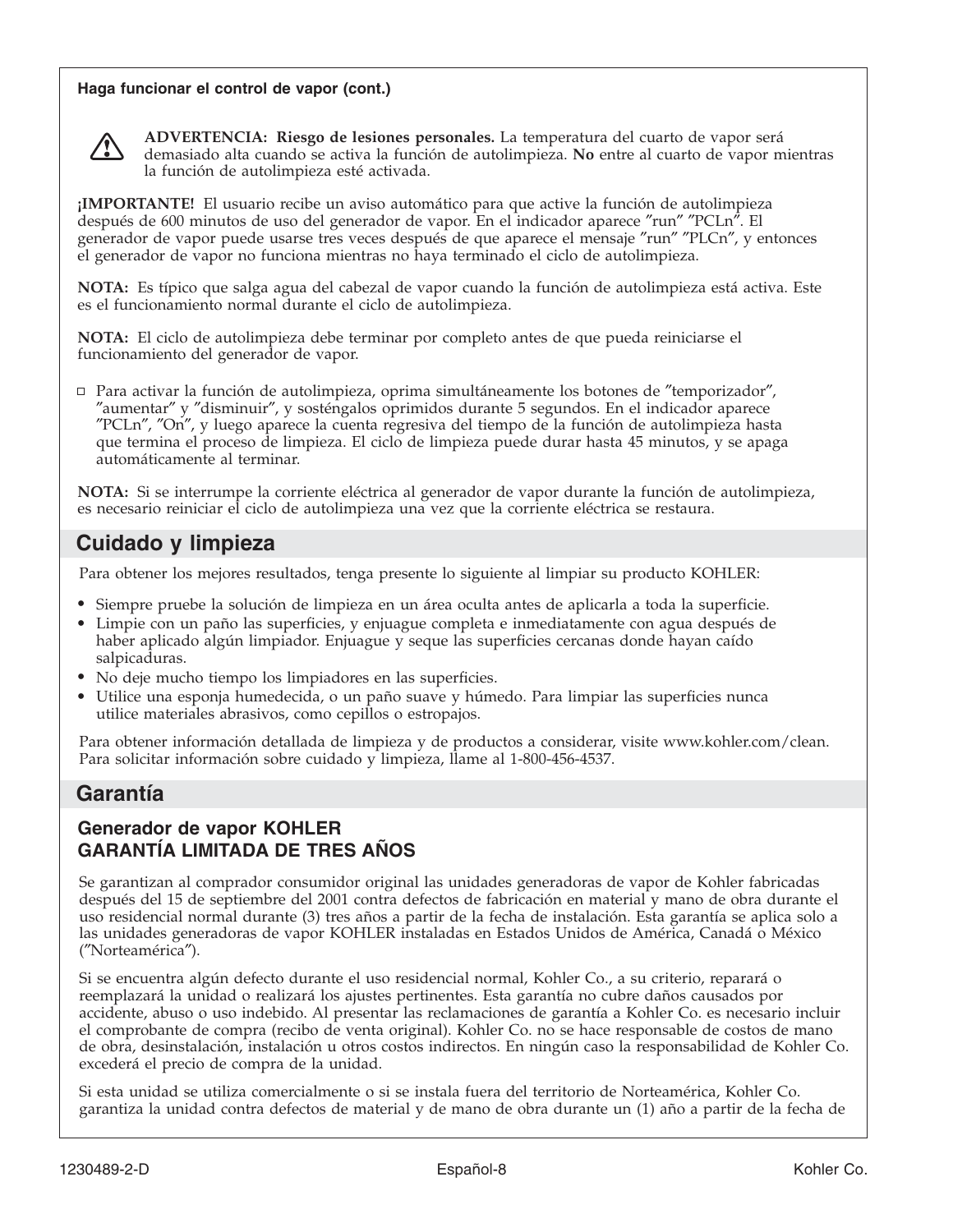#### **Garantía (cont.)**

instalación, estando en efecto todas las demás condiciones de esta garantía, excepto la duración.

Para obtener el servicio de garantía comuníquese con Kohler Co. a través de su distribuidor, contratista de plomería, centro de remodelación o distribuidor por Internet, o escriba a Kohler Co., Atención: Customer Care Center, 444 Highland Drive, Kohler, WI 53044, EE.UU., o llame al 1-800-4-KOHLER (1-800-456-4537) desde los EE.UU. y Canadá, o al 001-800-456-4537 desde México, o visite www.kohler.com desde los EE.UU., www.ca.kohler.com desde Canadá, o www.mx.kohler.com en México.

**KOHLER CO. Y/O EL VENDEDOR OFRECEN ESTAS GARANTÍAS QUE SUSTITUYEN A TODAS LAS DEMÁS GARANTÍAS, EXPRESAS O IMPLÍCITAS, INCLUIDAS, ENTRE OTRAS, LAS GARANTÍAS IMPLÍCITAS DE COMERCIALIZACIÓN E IDONEIDAD PARA UN USO DETERMINADO. KOHLER CO. Y/O EL VENDEDOR DESCARGAN TODA RESPONSABILIDAD POR CONCEPTO DE DAÑOS PARTICULARES, INCIDENTALES O INDIRECTOS. Algunos estados/provincias no permiten limitaciones en cuanto a la duración de una garantía implícita o a la exclusión o limitación de daños particulares, incidentales o indirectos, por lo que es posible que estas limitaciones y exclusiones no se apliquen a su caso. Esta garantía le otorga ciertos derechos legales específicos. Además, usted puede tener otros derechos que varían de estado a estado y provincia a provincia.**

**Esta es la garantía exclusiva por escrito de Kohler Co.**

## **Resolución de problemas**

**NOTA:** Los pasos de resolución de problemas solo se aplican al control de vapor. En el caso de asuntos del generador de vapor consulte la sección ″Resolución de problemas″ en las instrucciones de instalación del generador de vapor.

**NOTA:** Para consultar información sobre piezas de repuesto, visite la página de su producto en kohler.com/serviceparts.

Esta guía de resolución de problemas está diseñada únicamente como ayuda general. Si tiene preguntas con respecto al servicio y a la instalación, llame a 1-800-4KOHLER.

|    | Síntomas                            | Causas probables                                                                                                                          |    | Acción recomendada                                                                                                                                                                                         |
|----|-------------------------------------|-------------------------------------------------------------------------------------------------------------------------------------------|----|------------------------------------------------------------------------------------------------------------------------------------------------------------------------------------------------------------|
| 1. | Aparece Error 1, 2, 3, 4,<br>7 u 8. | A. Un botón en la interface del usuario<br>está atorado.                                                                                  | A. | Apague la corriente eléctrica al<br>generador de vapor y trate de<br>soltar el botón atorado. Restaure<br>la corriente eléctrica al generador<br>de vapor.                                                 |
|    |                                     | La interface del usuario está dañada.<br>В.                                                                                               |    | <b>B.</b> Comuníquese con el Centro de<br>Atención al Cliente mediante la<br>información en la página<br>posterior de este manual.                                                                         |
| 2. | Aparece Error 5.                    | A. El nivel del tanque de agua está<br>demasiado bajo (la luz verde de<br>estado en el generador de vapor está<br>iluminada).             | A. | Revise el tamiz de la entrada de<br>agua y límpielo si es necesario.<br>Asegúrese de que la válvula de<br>suministro de agua esté abierta y<br>de que se esté suministrando<br>agua al generador de vapor. |
|    |                                     | <b>B.</b> El límite de temperatura del tanque<br>ha sido excedido (la luz de estado<br>verde en el generador de vapor está<br>iluminada). |    | B. Comuníquese con el Centro de<br>Atención al Cliente mediante la<br>información en la página<br>posterior de este manual.                                                                                |
|    |                                     | Los componentes internos del<br>C.<br>generador de vapor no están<br>funcionando correctamente.                                           |    | C. Comuníquese con el Centro de<br>Atención al Cliente mediante la<br>información en la página<br>posterior de este manual.                                                                                |
| 3. | Aparece Error 6.                    | A. La interface del usuario está<br>instalada demasiado cerca al cabezal<br>de vapor.                                                     | A. | Cambie de lugar la interface del<br>usuario lo más lejos posible del<br>cabezal de vapor.                                                                                                                  |
|    |                                     |                                                                                                                                           |    |                                                                                                                                                                                                            |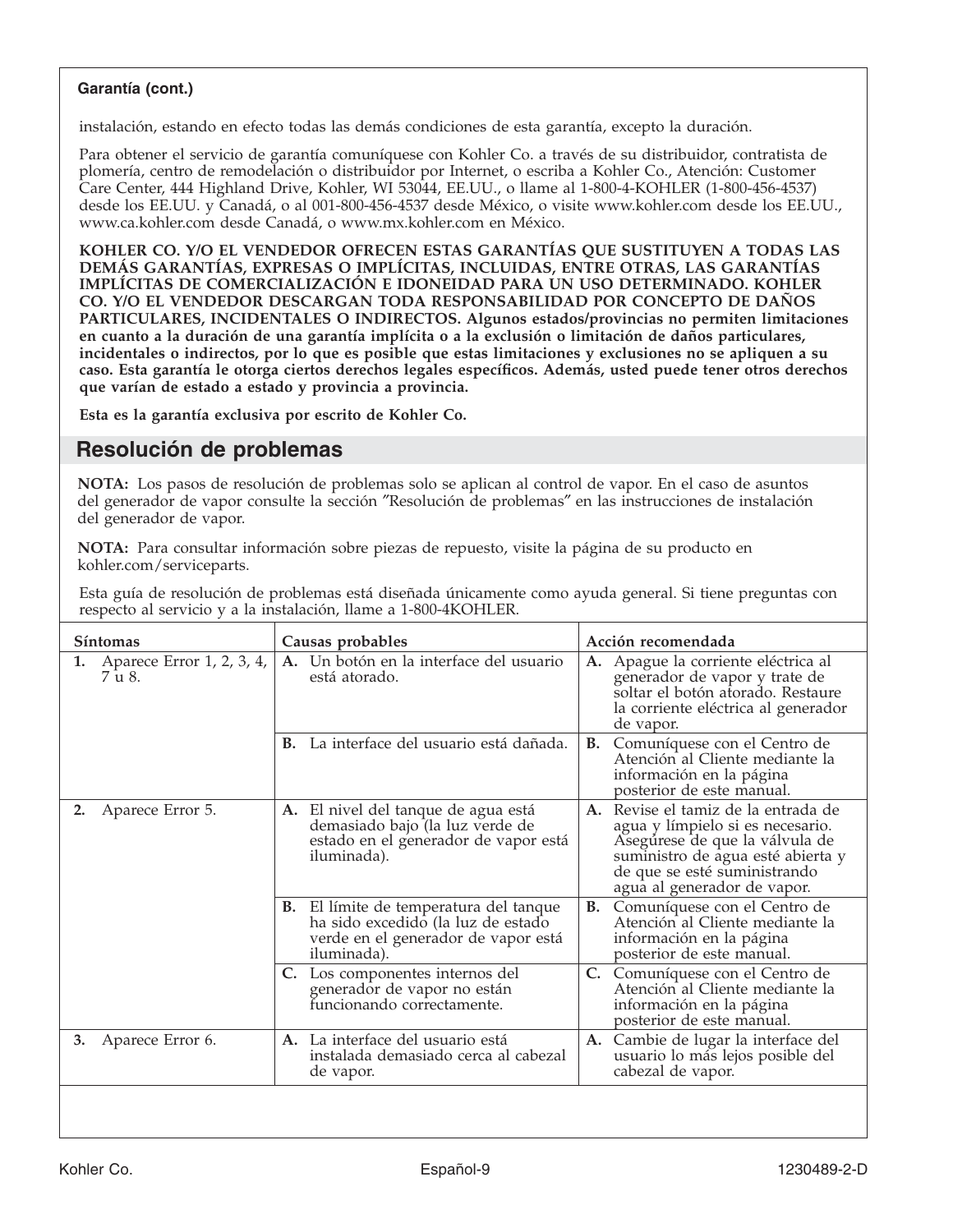| Resolución de problemas (cont.)                                                         |                                                                                                                                                                          |                                                                                                                                                                                                                     |
|-----------------------------------------------------------------------------------------|--------------------------------------------------------------------------------------------------------------------------------------------------------------------------|---------------------------------------------------------------------------------------------------------------------------------------------------------------------------------------------------------------------|
| <b>Síntomas</b>                                                                         | Causas probables                                                                                                                                                         | Acción recomendada                                                                                                                                                                                                  |
| El indicador está en<br>4.<br>blanco.                                                   | A. El suministro eléctrico al generador<br>de vapor es inadecuado (la luz verde<br>de estado en el generador de vapor<br>está apagada).                                  | A1. Aplique el suministro eléctrico<br>adecuado al generador de vapor.<br>De ser necesario, use el kit de<br>prueba que se incluye para<br>asegurar que el generador de<br>vapor esté funcionando<br>correctamente. |
|                                                                                         |                                                                                                                                                                          | A2. Comuníquese con el Centro de<br>Atención al Cliente mediante la<br>información en la página<br>posterior de este manual.                                                                                        |
|                                                                                         | B. La interface del usuario no está<br>recibiendo suministro eléctrico del<br>generador de vapor (la luz verde de<br>estado en el generador de vapor está<br>iluminada). | <b>B.</b> Use el kit de prueba incluido y<br>las instrucciones para identificar<br>el origen del problema.                                                                                                          |
|                                                                                         | C. La interface del usuario está dañada<br>(la luz verde de estado en el<br>generador está iluminada).                                                                   | C. Comuníquese con el Centro de<br>Atención al Cliente mediante la<br>información en la página<br>posterior de este manual.                                                                                         |
| Sale agua del cabezal<br>5.<br>de vapor.                                                | A. Funcionamiento normal.                                                                                                                                                | A. Normalmente sale una pequeña<br>cantidad de agua del cabezal de<br>vapor justo antes, durante, y<br>después del uso del generador de<br>vapor, así como cuando se activa<br>la función de autolimpieza.          |
|                                                                                         | <b>B.</b> Las líneas de suministro de agua<br>están conectadas incorrectamente.                                                                                          | Revise la guía de instalación del<br>В.<br>generador de vapor y vuelva a<br>instalar las líneas de suministro<br>de agua en los lugares<br>apropiados.                                                              |
|                                                                                         | C. Los componentes internos del<br>generador de vapor no están<br>funcionando correctamente.                                                                             | C1. Cierre el suministro de agua al<br>generador de vapor. Si es posible,<br>vacíe el tanque. Abra lentamente<br>la válvula de suministro de agua<br>para rellenar el generador de<br>vapor.                        |
|                                                                                         |                                                                                                                                                                          | C <sub>2</sub> . Comuníquese con el Centro de<br>Atención al Cliente mediante la<br>información en la página<br>posterior de este manual.                                                                           |
| 6. No hay vapor después<br>de 5 minutos de haber<br>encendido el generador<br>de vapor. | A. Ha ocurrido un error.                                                                                                                                                 | A. Vea si hay mensajes de error en la<br>interface del usuario. Si aparece<br>un mensaje de error, consulte la<br>resolución de problemas para el<br>mensaje de error.                                              |
|                                                                                         | <b>B.</b> Ya se ha alcanzado la temperatura<br>preseleccionada.                                                                                                          | <b>B.</b> Confirme que la temperatura<br>preseleccionada sea más alta que<br>la temperatura actual del cuarto<br>de vapor. Si lo desea, aumente la<br>temperatura preseleccionada.                                  |
|                                                                                         | C. El suministro eléctrico al generador<br>de vapor es inadecuado (la luz verde<br>de estado en el generador de vapor<br>está apagada).                                  | C1. Aplique el suministro eléctrico<br>adecuado al generador de vapor.<br>Si es necesario use el kit de<br>prueba, que se incluye, para<br>asegurar que el generador de<br>vapor esté funcionando<br>correctamente. |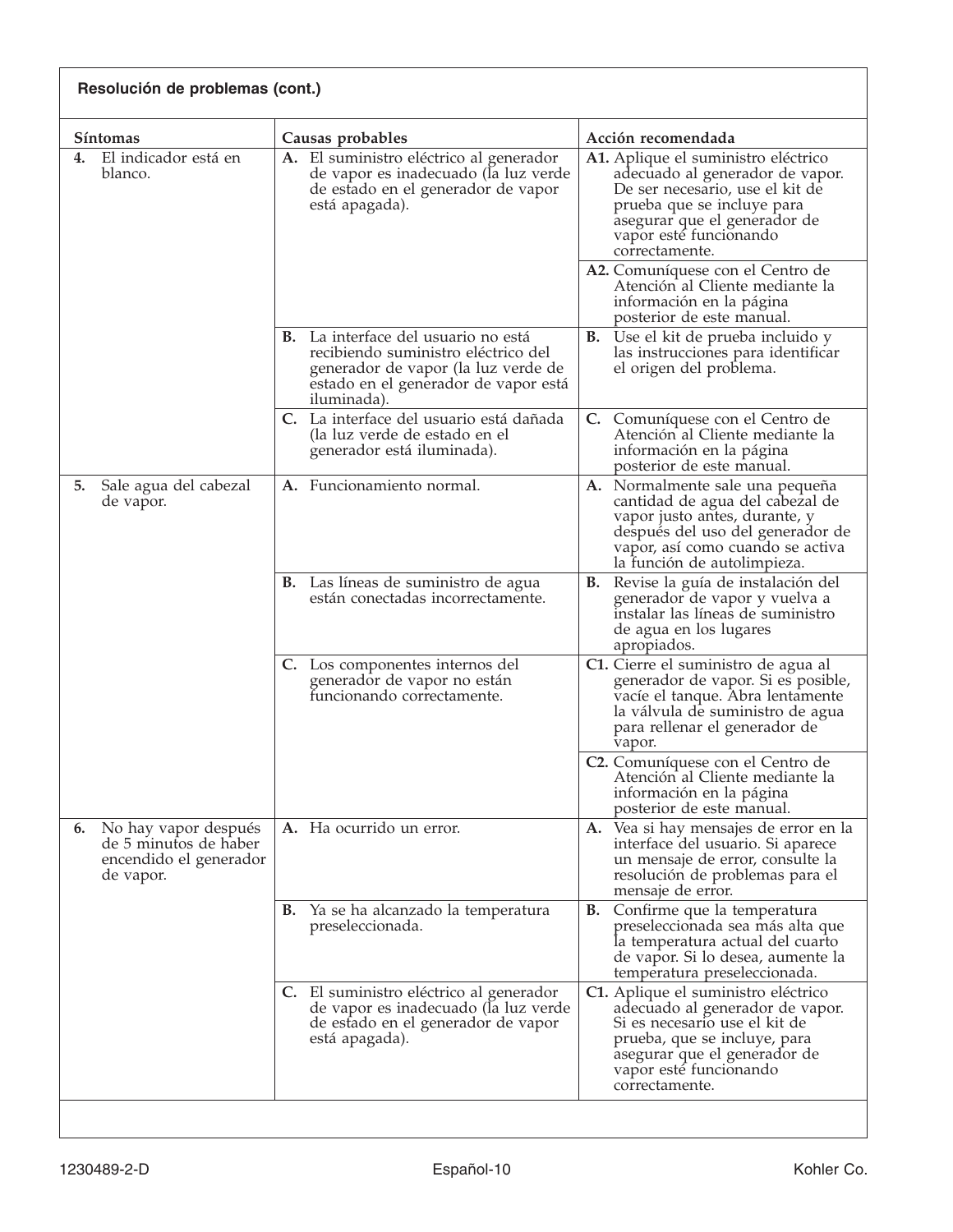| Resolución de problemas (cont.)                                                          |                                                                                                           |                                                                                                                                                                                            |
|------------------------------------------------------------------------------------------|-----------------------------------------------------------------------------------------------------------|--------------------------------------------------------------------------------------------------------------------------------------------------------------------------------------------|
| <b>Síntomas</b>                                                                          | Causas probables                                                                                          | Acción recomendada                                                                                                                                                                         |
|                                                                                          |                                                                                                           | C2. Comuníquese con el Centro de<br>Atención al Cliente mediante la<br>información en la página<br>posterior de este manual.                                                               |
|                                                                                          | D. La línea de vapor o el cabezal de<br>vapor están bloqueados.                                           | D. Revise que no haya obstrucciones<br>en el cabezal de vapor o en la<br>línea de vapor. Elimine todas las<br>obstrucciones.                                                               |
|                                                                                          | El generador de vapor está dañado.<br>Е.                                                                  | Comuníquese con el Centro de<br>Е.<br>Atención al Cliente mediante la<br>información en la página<br>posterior de este manual.                                                             |
| 7.<br>No se puede poner la<br>hora del reloj ni se<br>pueden cambiar las<br>selecciones. | A. El botón de "encendido" ha sido<br>apagado.                                                            | A. Oprima el botón de "encendido"<br>en la interface del usuario.                                                                                                                          |
| El vapor dejó de salir.<br>8.                                                            | A. Ha ocurrido un error.                                                                                  | A. Vea si hay mensajes de error en la<br>interface del usuario. Si aparece<br>un mensaje de error, consulte la<br>resolución de problemas para el<br>mensaje de error.                     |
|                                                                                          | <b>B.</b> Se llegó al límite de tiempo de la<br>sesión a la temperatura<br>preseleccionada.               | B. Vuelva a iniciar el temporizador<br>de la sesión o aumente la<br>temperatura preseleccionada para<br>iniciar otro ciclo de vapor.                                                       |
|                                                                                          | C. El suministro eléctrico provisto al<br>generador de vapor fue intermitente<br>o se detuvo.             | C. Aplique suministro eléctrico<br>constante al generador de vapor.                                                                                                                        |
| En el indicador aparece<br>9.<br>"run" "PCLn".                                           | A. Es necesario activar la función de<br>autolimpieza para mantener el<br>sistema del generador de vapor. | A. Oprima y sostenga oprimidos los botones de "temporizador",<br>"arriba" y "abajo" durante 5<br>segundos para activar el ciclo de<br>autolimpieza. Vea las<br>instrucciones en esta guía. |